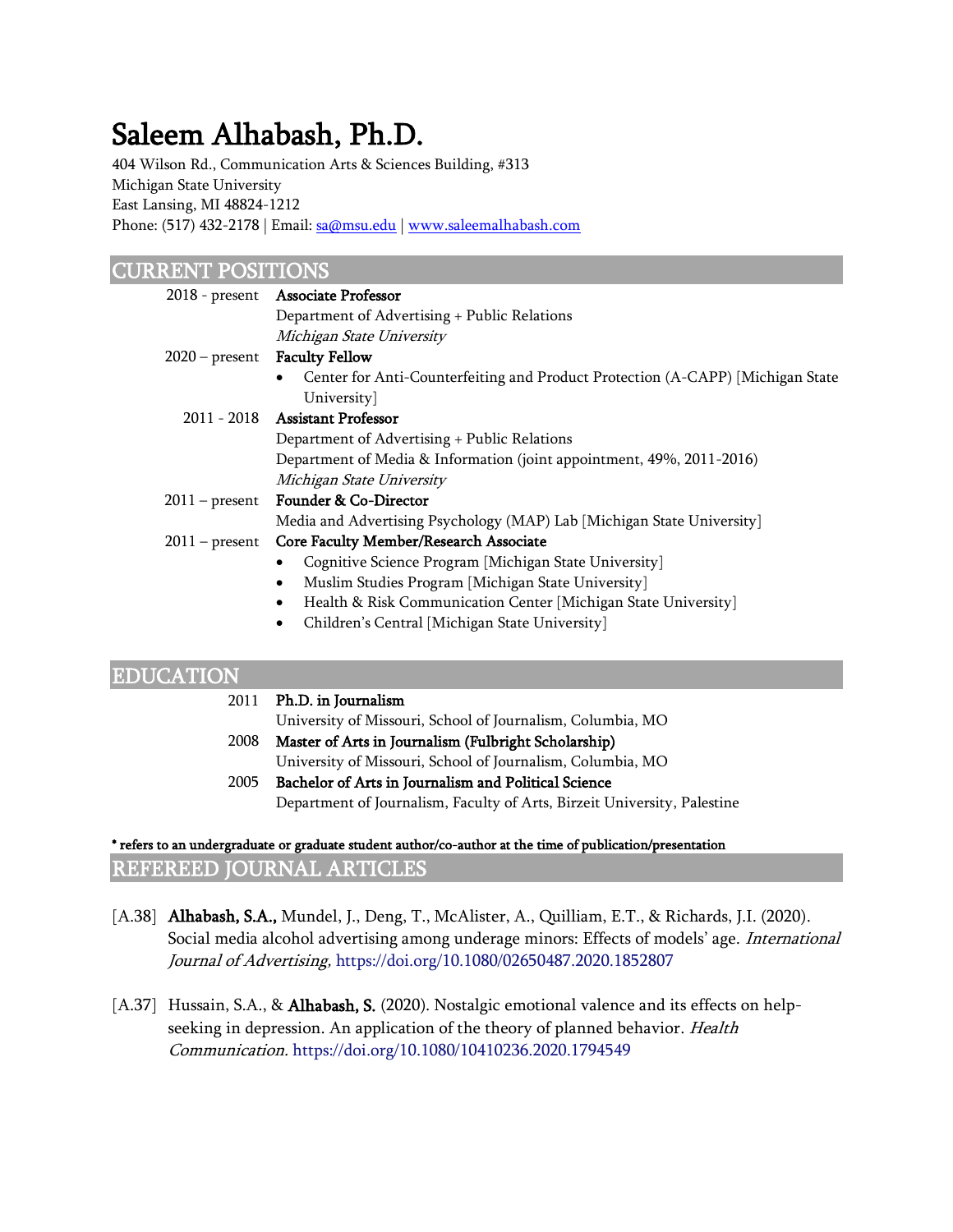- [A.36] Lou, C. & **Alhabash, S.** (2020). Placing socially responsible alcohol ads on social media: The roles of warning size and warning integration in the efficacy of alcohol ads among underage youth. Journal of Interactive Advertising. <https://doi.org/10.1080/15252019.2020.1780651>
- [A.35] Alhabash, S., Kanver, D., Lou, C., Smith, S., & Tan, P.-N. (2020). Trick or drink: Offline and social media hierarchical normative influences on Halloween celebration drinking. Health Communication. <https://doi.org/10.1080/10410236.2020.1808406>
- [A.34] Burt, S.A., Kim, M., & **Alhabash, S.** (2020). A novel, in-vivo measure of cyberaggression. *Aggressive* Behavior. <https://doi.org/10.1002/ab.21911>
- [A.33] Hussain, S. A., & **Alhabash, S.** (2020). Effect of nostalgia as a motivational force for depressed students to seek professional psychological help. Journal of American College Health. <https://doi.org/10.1080/07448481.2020.1754838>
- [A.32] Smith, S., **Alhabash, S.,** Kanver, D., Tan, P.-N., & Viken, G. (2019). Celebration drinking around the clock. Health Communication. DOI: 10.1080/10410236.2019.1625007
- [A.31] Corrigan, J. R., **Alhabash, S.,** Rousu, M., & Cash, S. B. (2018). How much is social media worth? Estimating the value of Facebook by paying users to stop using it. *PLoS ONE*, 13(12): e0207101. <https://doi.org/10.1371/journal.pone.0207101> [viewed over 41K times on the PLoS website and covered by over 100 outlets globally].
- [A.30] Alhabash, S., VanDam, C., Tan, P.-N., Smith, S. W., Viken, G., Kanver, D., Tian, L., & Figueira, L. (2018). 140 Characters of intoxication: Exploring the prevalence of alcohol-related tweets and predicting their virality. Sage Open[. http://journals.sagepub.com/doi/abs/10.1177/2158244018803137](http://journals.sagepub.com/doi/abs/10.1177/2158244018803137)
- [A.29] Kircaburun, K., **Alhabash, S.,** Tosuntaş, S. B., & Griffiths, M. D. (2018). Uses and gratifications of problematic social media use among university students: A simultaneous examination of the big five personality, social media platforms and social media use motives. International Journal of Mental Health and Addiction, <https://link.springer.com/article/10.1007%2Fs11469-018-9940-6>
- [A.28] Young, R., Miles, S., & Alhabash, S. (2018). Attacks by Anons: A content analysis of aggressive posts, victim responses, and bystander interventions on a social media site. Social Media + Society.
- [A.27] Almutairi, N.\*, **Alhabash, S.,** Hellmueller, L., & Willis, E. (2018). The effects of Twitter users' weight and gender on viral behavioral intentions toward obesity-related news. Journal of Health Communication.
- [A.26] Alhabash, S., Almutairi, N.\*, Lou, C.\*, & Kim, W.\* (2018). Pathways to virality: Psychophysiological responses preceding likes, shares, comments, and status updates on Facebook. Media Psychology.
- [A.25] Burt, S. A., & **Alhabash, S**. (2017). Illuminating the nomological network of digital aggression: Results from two studies. Aggressive Behavior, 44(2), 125-135.
- [A.24] Lou, C., & **Alhabash, S.** (2017). Understanding non-profit and for-profit social marketing on social media: The case of anti-texting while driving. Journal of Promotion Management. <https://doi.org/10.1080/10496491.2017.1380109>
- [A.23] Alhabash, S., & Ma, M.\* (2017). A tale of four platforms: Motivations and uses of Facebook, Twitter, Instagram, and Snapchat among college students. Social Media + Society, January-March 2017, 1-13. DOI: 10.1177/2056305117691544.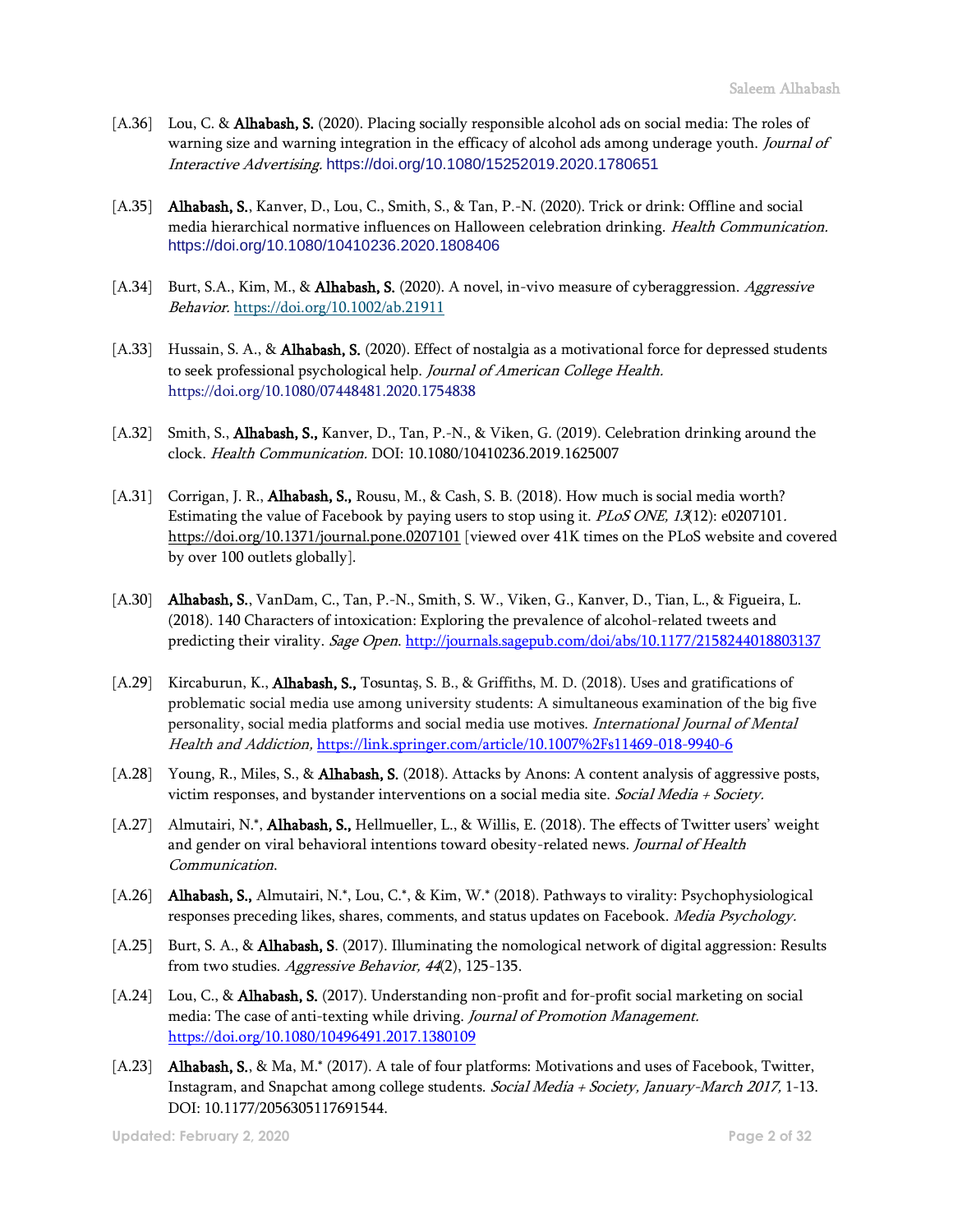- [A.22] Jiang, M.\*, Tsai, H.-y., S.\*, Cotten, S. R., Rifon, N. J., LaRose, R., & Alhabash, S. (2016). Generational Differences in Online Safety Perceptions, Knowledge and Practices. *Educational Gerontology*, 42(9), 621-62304. DOI: 10.1080/03601277.2016.1205408.
- [A.21] **Alhabash, S.,** McAlister, A. R., Kim, W. \*, Lou, C. \*, Cunningham, C. \*, Quilliam, E. T., & Richards, J. I. (2016). Saw it on Facebook, drank it at the bar! Effects of exposure to Facebook alcohol ads on alcoholrelated behaviors. Journal of Interactive Advertising, 16(1), 44-58. <http://dx.doi.org/10.1080/15252019.1160330> [Nominated for "Best Article" award, American Academy of Advertising].
- [A.20] Tsai, H.-y. S.\*, Jiang, M.\*, **Alhabash, S.,** LaRose, R., Rifon, N., Cotton, S. R. (2016). Understanding online safety behavior: A protection motivation theory perspective. Computers & Security, 59, 138-150. <http://dx.doi.org/10.1016/j.cose.2016.02.009>
- [A.19] **Alhabash, S.,** Almutairi, N.\*, & Abu Rub, M. (2016). Just add a verse from the Quran: Effects of religious rhetoric in gain- and loss-framed anti-alcohol messages with a Palestinian sample. Journal of Religion and Health, 56(5), 1628-1643: DOI 10.1007/s10943-015-0177-4.
- [A.18] Alhabash, S., McAlister, A. R., Lou, C.\*, & Hagerstrom, A.\* (2015). From clicks to behaviors: The mediating effect of viral behavioral intentions on the relationship between attitudes and offline behavioral intentions. Journal of Interactive Advertising, 15(2), 82-96. DOI:10.1080/15252019.2015.1071677. ["Best Article" Award, American Academy of Advertising, 2016].
- [A.17] **Alhabash, S.,** Baek, J.-h.\*, Cunningham, C.\*, & Hagerstrom, A.\* (2015). To comment or not to comment?: How virality, arousal level, and commenting behavior on YouTube videos affect civic behavioral intentions. Computers in Human Behavior, 51(A), 520-531. <https://dx.doi.org/10.1080/0144929X.2015.1028448>
- [A.16] Boehmer, J.\*, LaRose, R., Rifon, N. J., Alhabash, S., & Cotten, S. (2015). Determinants of Online Safety Behaviour: Toward an Intervention Strategy for College Students. Behaviour & Information Technology, 34(10), 1022-1035.
- [A.15] Shillair, R.\*, Cotten, S. R., Tsai, H.-y. S.\*, **Alhabash, S.**, LaRose, R., & Rifon, N. J. (2015). Online safety begins with you and me: Convincing Internet users to protect themselves. Computers in Human Behavior, 48, 199-207.<https://woi.org/10.1016/j.chb.2015.01.046>
- [A.14] **Alhabash, S.,** McAlister, A. R., Richards, J. I., Quilliam, E. T., & Lou, C.\* (2015). Alcohol's getting a bit more social: When alcohol marketing messages on Facebook motivate young adults to imbibe. Mass Communication & Society. DOI:10.1080/15205436.2014.945651. ["Article of the Year" Award, Association for Education in Journalism and Mass Communication, 2016].
- [A.13] **Alhabash, S.,** Chiang, Y.-h., & Huang, K.\* (2014). MAM & U&G in Taiwan: Differences in uses and gratifications of Facebook as a function of motivational reactivity. Computers in Human Behavior, 35, 423-430. [http://dx.doi.org/10.1016/j.chb.2014.03.033.](http://dx.doi.org/10.1016/j.chb.2014.03.033)
- [A.12] **Alhabash, S.,** Hales, K., Baek, J.-h.\*, Oh, H.-J.\* (2014). Effects of race, visual anonymity, and social category salience on online dating outcomes. Computers in Human Behavior, 35, 22-32. [http://dx.doi.org/10.1016/j.chb.2014.02.016.](http://dx.doi.org/10.1016/j.chb.2014.02.016)
- [A.11] **Alhabash, S., &** Wise, K. (2014). Playing their game: Changing evaluations of Palestinians and Israelis through video game play. New Media & Society. doi:10.1177/1461444814525010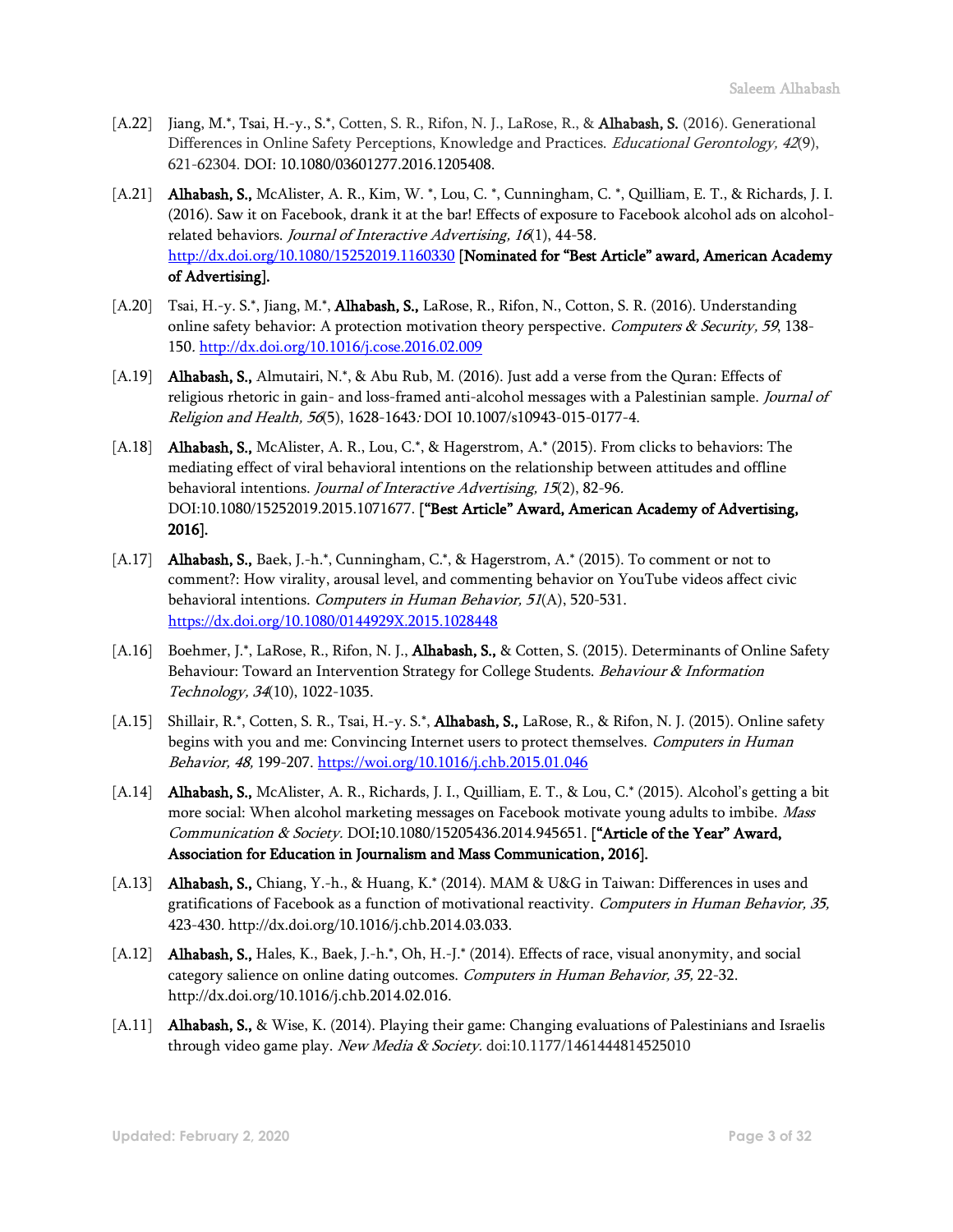- [A.10] Alhabash, S., & McAlister, A. R. (2014). Redefining virality in less broad strokes: predicting viral behavioral intentions from motivations and uses of Facebook and Twitter. New Media & Society. doi:10.1177/1461444814523726
- [A.9] Peng, W., & Alhabash, S. (2013). Guest editors' introduction to Meaningful Play special issue. Games and Culture, 8(4), 183-185. DOI: 10.1177/1555412013500710.
- [A.8] Wise, K., Alhabash, S., Eckler, P. (2013). "Window" shopping online: Cognitive and emotional processing of general and specific product windows. Journal of Interactive Advertising, 13(2), 88-96. DOI: 10.1080/15252019.2013.826550
- [A.7] Alhabash, S., McAlister, A., Hagerstrom, A.\*, Quilliam, E. T., Rifon, N., & Richards, J. (2013). Between "Likes" and "Shares": Effects of emotional appeal and virality of anti-cyberbullying messages on Facebook. Cyberpsychology, Behavior, and Social Networking, 16(3). DOI: 10.1089/cyber.2012.0265.
- [A.6] Kononova, A., & **Alhabash, S.** (2012). When one medium is not enough: Media use and media multitasking among students in Kuwait. Journal of Middle East Media, 8(1), retrieved from: [http://www2.gsu.edu/~wwwaus/Vol8/JMEM2012\\_Kononova\\_and\\_Alhabash.pdf](http://www2.gsu.edu/~wwwaus/Vol8/JMEM2012_Kononova_and_Alhabash.pdf)
- [A.5] Alhabash, S., Park, H. J., Kononova, A., Chiang, Y., & Wise, K. (2012). Exploring the Motivations of Facebook Use in Taiwan. Cyberpsychology, Behavior, and Social Networking, 15(6), 304-311. <https://doi.org/10.1089/cyber.2011.0611>
- [A.4] **Alhabash, S.** & Wise, K. (2012). PeaceMaker: Changing American college students' attitudes toward Palestinians and Israelis through video game play. International Journal of Communication, 6, retrieved from[: http://ijoc.org/ojs/index.php/ijoc/article/view/1056/708](http://ijoc.org/ojs/index.php/ijoc/article/view/1056/708).
- [A.3] Young, R., **Alhabash, S.,** Rodgers, S., Stemmle, J. (2011). Building the health news agenda in local newspapers: Lessons for health-care managers. International Journal of Healthcare Management (Formerly known as Journal of Management & Marketing in Healthcare, 4(3), 148-159. <http://dx.doi.org/10.1179/175330311X13094235152218> [Lead Article]
- [A.2] Kononova, A., **Alhabash, S.,** & Cropp, F. (2011). The role of media in the process of socialization to American politics among international students. International Communication Gazette, 73(4), 302-321. DOI: 10.1177/1748048511398592
- [A.1] Wise, K., **Alhabash, S.,** & Park, H. (2010). Emotional responses during social information seeking on Facebook. Cyberpsychology, Behavior, and Social Networking, 13(5), 555-562. <https://doi.org/10.1089/cyber.2009.0365>

## BOOK CHAPTERS

- [BC.9] Alhabash, S. Cunningham, C., & Kononova, A. (2019). Who's American. In M. Len-Rios & E. Perry (Eds.), *Cross cultural journalism: Communicating strategically about diversity* (2<sup>nd</sup> ed., pp. 43-76). New York, NY: Routledge.
- [BC.8] Alhabash, S., Mundel, J.\*, & Hussain, S. A.\* (2017). Social media advertising: Unraveling the mystery box. In S. Rodgers & E. Thorson (Eds.), *Digital advertising* (3<sup>rd</sup> ed., pp. 285-299). New York: Routledge.
- [BC.7] Alhabash, S., Jiang, M.\*, Brooks, B.\*, LaRose, R., Rifon, N. J., Cotten, S. (2015). Online banking for the ages: Generational differences in institutional and system trust. In L. Robinson, S. R. Cotten, J. Schulz, T.M. Hale, & A. Williams (Eds), *Emerald Studies in Communication: Digital Distinctions and* Inequalities: Communication and Information Technologies Annual (Studies in Media and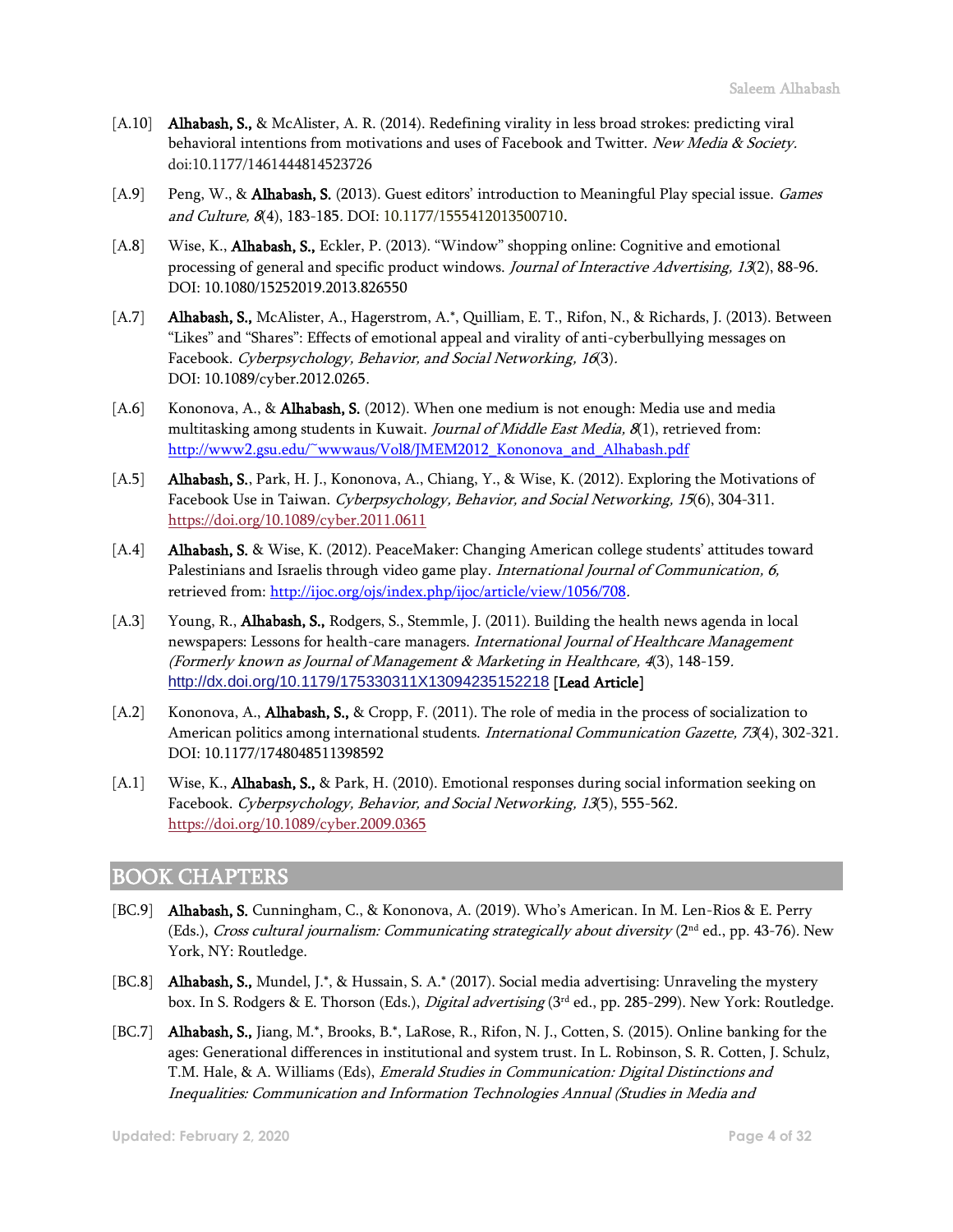Communications, Volume  $10$  (pp. 145 – 171). Emerald Group Publishing Limited.

- [BC.6] Alhabash, S. & Cunningham, C.\* (2015). Who's American. In M. Len-Rios & E. Perry (Eds.), Cross Cultural Journalism: Communicating strategically about diversity (pp.  $37 - 62$ ). New York, NY: Routledge.
- [BC.5] LaRose, R., Alhabash, S., Jiang, M.\*, Shillair, R.\*, Tsai, H.-y. S.\*, Cotten, S. R., & Rifon, N. J. (2015). Communicating online safety: Protecting our good life on the net. In H. Wang (Ed.), *Communication* and "the good life": International Communication Association Annual Conference Theme Book (Vol. 2, pp. 161-180). New York, NY: Peter Lang Publishing, Inc.
- [BC.4] Saunders, C.\*, **Alhabash, S.,** & Frisby, C. M. (2015). What are you talking about: Differences in Twitter uses and gratification between black and white Twitter users. In C. M. Frisby, *How you see me, how* you don't: Essays on stereotypes and representation of media and its effects on minorities, women, and adolescents (pp. 227-260). Mustang, OK: Tate Publishing and Enterprises.
- [BC.3] Quilliam, E. T., **Alhabash, S.**, & Alumit-Zeldes, G. (2014). IMC perspective: Are social media social or commercial. In G. E. Belch, M. A. Belch, G. F. Kerr, & I. Powell, Advertising and promotion: An integrated marketing perspective. McGraw-Hill, Sydney.
- [BC.2] Wise, K., **Alhabash, S.** (2013). Counterargument: Evidence of advergame effectiveness. In Pardun, C. J. (Ed.), Advertising and society: An Introduction ( $2<sup>nd</sup>$  ed., pp. 218 – 228). West Sussex, UK: Wiley & Sons, Inc.
- [BC.1] van Teeflen, T., Bitar, H., & Alhabash, S. (2005). Resilience in the Palestinian occupied territories. In M. Ungar (Ed.), Handbook for working with children and youth: Pathways to resilience across cultures and contexts (pp. 417-431). Thousand Oaks, CA, London, UK, New Delhi, India: Sage Publications.

## REFEREED PUBLISHED CONFERENCE PROCEEDINGS

- [CP.17] Alhabash, S., Thorson, K., Drumwright, M., & Pounders, K. (2018). Digital advertising & ethics: Research, teaching, and Practice. In H. Gangadharbatla (Ed.), Proceedings of the 2018 Conference of the American Academy of Advertising: 60<sup>th</sup> Anniversary, p. 1).
- [CP.16] Cunningham, C.\*, Almutairi, N.\*, & **Alhabash, S.** (2016). Investigating the effects of colors on advertising effectiveness: Testing Kobayashi's color theory. In R. Reichert (Ed.), Proceedings of the 2016 Conference of the American Academy of Advertising (p. 192).
- [CP.15] Alhabash, S., Kononova, A., Richards, R., Wise, K., & Bailey, R. (2016). Your brain on advertising: Psychophysiological and neuroscientific approaches to studying advertising effects and processes. In R. Reichert (Ed.), Proceedings of the 2016 Conference of the American Academy of Advertising (p. 5).
- [CP.14] Al-Riyami, A.\*, Almutairi, N.\*, Eisele, M.\*, Johnson, E.\*, Kim, W.\*, Lou, C.\*, & Alhabash, S. (2015). Psychophysiological responses to likes, shares, comments, and status updates on Facebook. Psychophysiology, 52(S1), S47.
- [CP.13] Jiang, M.\*, Tsai, H.-y. S.\*, Cotten, S., Rifon, N., Alhabash, S., & LaRose, R. (2015). Safe banking online: An investigation of Internet safety literacy and security protection among older adults. The Gerontologist, 55(Suppl 2), 732. doi: 10.1093/geront/gnv367.04
- [CP.12] Alhabash, S., Brooks, B. A.\*, Jiang, M.\*, Rifon, N. J., LaRose, R., & Cotten, S. (2015). Is it institutional or system trust: Mediating the effect of generational cohort membership on online banking intentions. iConference 2015 Proceedings.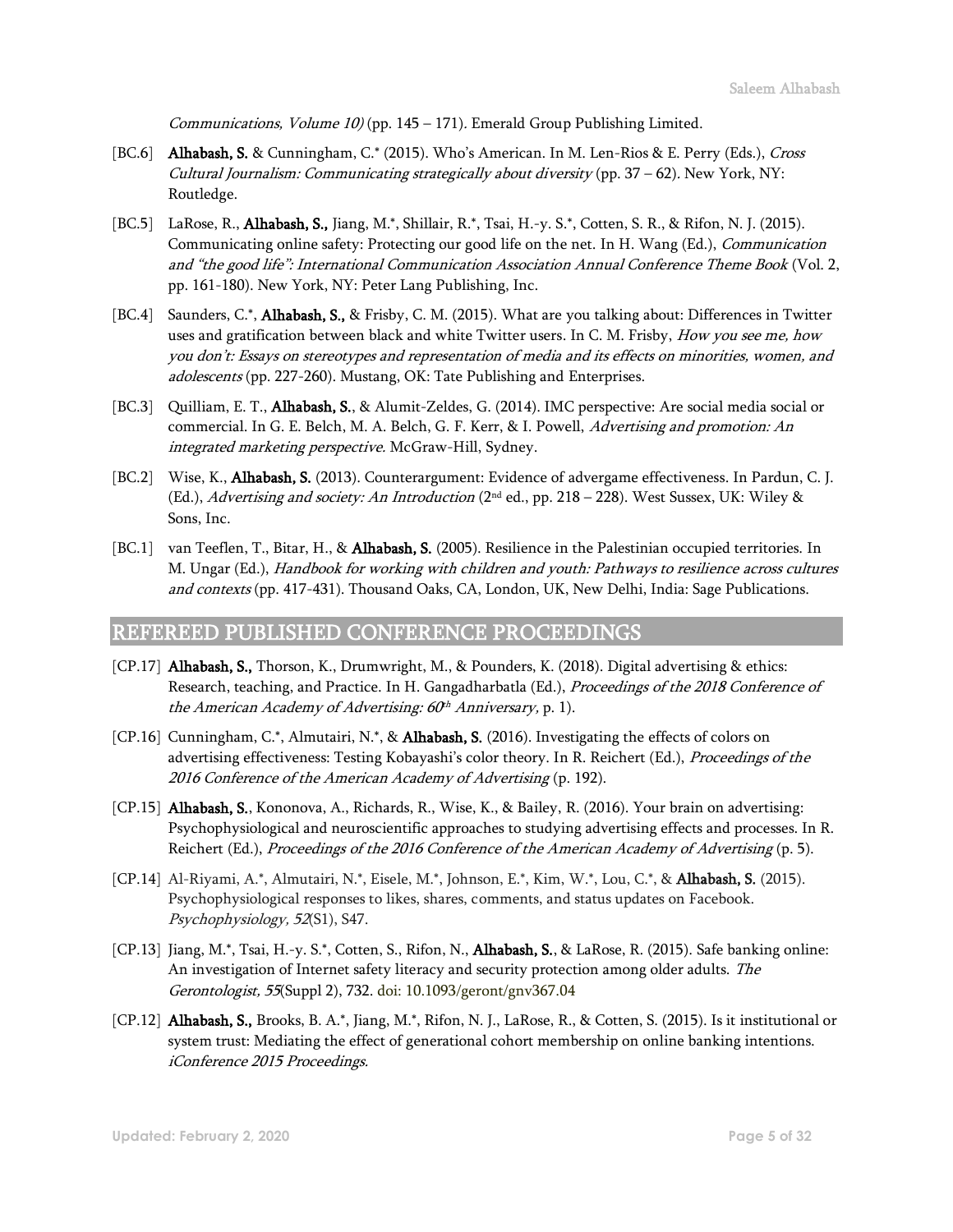- [CP.11] Alhabash, S., Quilliam, E. T., McAlister, A. R., Lou, C.\*, Richards, J. I. (2014). Is it me or is it just virality?: How motivational reactivity, attitudes, and viral behavioral intentions for alcohol marketing messages on Facebook predict drinking intentions. In J. Huh (Ed.), *Proceedings of the 2014 Conference* of the American Academy of Advertising (p. 13).
- [CP.10] Hagerstrom, A.\*, & Alhabash, S., Kononova, A. (2014). Emotional dimensionality and online ad virality: Investigating the effects of affective valence and content arousingness on processing and effectiveness of viral ads. Proceedings of the 2014 Conference of the American Academy of Advertising (p. 109).
- [CP.9] Alhabash, S., Sternadori, M., Kim, S. Y. \*, & Yang, J.\* (2013). Drinking in 140 characters: Effects of alcoholism risk, motivational reactivity, and racial prejudice on evaluations of anti-alcohol tweets by black and white protagonists. In L. Allen (Ed.), *Proceedings of the 2<sup>nd</sup> Annual International Conference* on Journalism and Mass Communication.
- [CP.8] Alhabash, S., McAlister, A. R., Richards, J. I., Quilliam, E. T., & Lou, C.\* (2013). Alcohol's getting a bit more social: When alcohol marketing messages on Facebook motivated young adults to imbibe. In L. Allen (Ed.), *Proceedings of the 2<sup>nd</sup> Annual International Conference on Journalism and Mass* Communication.
- [CP.7] Alhabash, S., McAlister, A. R., Rifon, N. J., Quilliam, E. T., Sternadori, M., & Richards, J. I. (2013). A different take on virality: The relationship among motivations, uses, and viral behavioral intentions on Facebook and Twitter. In K. M. Lacendorfer (Ed.), The Proceedings of the 2013 Conference of the American Academy of Advertising (p. 24).
- [CP.6] Alhabash, S., & McAlister, A. R., Quilliam, E. T., Rifon, N. J., & Richards, J. I. (2012). Between "likes" and "shares": Effects of emotional appeal and virality of social marketing messages on Facebook. In K. Kubacki \* S. Rundle-Theile (Eds.), Proceedings of the 2012 International Social Marketing Conference (pp. 22-25).
- [CP.5] Alhabash, S., & Wise, K. (2012). When we don't stereotype: Effects of stereotype reduction on processing and effects of advertising messages. In M. Morrison (Ed.), The Proceedings of the 2012 Conference of the American Academy of Advertising (p. 171).
- [CP.4] Alhabash, S., Eckler, P. & Wise, K. (2010). "Window" shopping online: Cognitive and emotional processing of general and specific product windows. In W.-A. Lee (Ed.), The Proceedings of the 2010 Conference of the American Academy of Advertising (p. 19).
- [CP.3] **Alhabash, S.,** Jahng, M., & Wise, K. (2010). Effects of stereotype reduction on cognitive and emotional processing of advertising. Psychophysiology, 47(s1), S33.
- [CP.2] Wise, K., Yoon, S.-Y., Balakrishnan, B., Alhabash, S., & Polivanaya, V. (2010). Testing color theory: How different color combinations affect physiological and self-report measures of emotion. Psychophysiology, 47(s1), S33.
- [CP.1] Wise, K., **Alhabash, S.,** Eckler, P., Littau, J., & Kononova, A. (2008). Motivational activation during common online activities. Psychophysiology, 45(s1), S119.

## WHITE PAPERS & REPORTS

- [WP.2] Alhabash, S., Kononova, A., & Huddleston, P. (2019). Watching zoo animals to reduce stress: Field and Lab Studies: Research Report. Doner Agency.
- [WP.1] Alhabash, S., Richards, J., Quilliam, E. T., McAlister, A. R. (2017). Alcohol advertising in social media among minors. Michigan Applied Public Policy Brief: Informing the Debate. The Institute of Public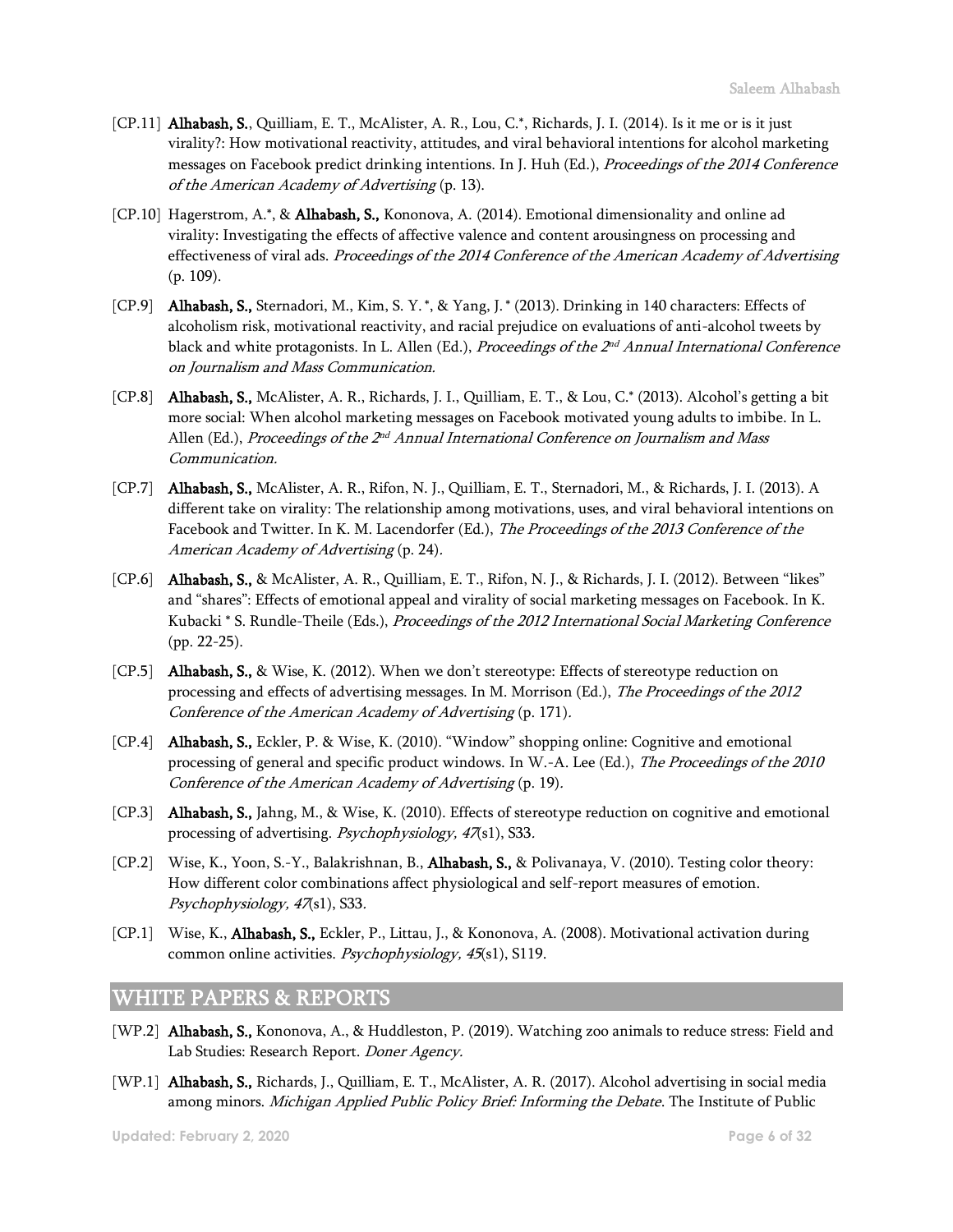Policy and Social Research, Michigan State University. Retrieved from: [https://ippsr.msu.edu/sites/default/files/MAPPR/Alcohol\\_Adv.pdf](https://ippsr.msu.edu/sites/default/files/MAPPR/Alcohol_Adv.pdf)

## INVITED ARTICLES

- [IA.3] **Alhabash, S.** (2019). Facebook is a persuasion platform that's changing the advertising rulebook. The Conversation, retrieved from: [https://theconversation.com/facebook-is-a-persuasion-platform-thats](https://theconversation.com/facebook-is-a-persuasion-platform-thats-changing-the-advertising-rulebook-110090)[changing-the-advertising-rulebook-110090](https://theconversation.com/facebook-is-a-persuasion-platform-thats-changing-the-advertising-rulebook-110090)
- [IA.2] **Alhabash, S.** (2018). Risky behaviors on social media: Implications for anti-counterfeiting education. Brand Protection Professional, 3(4), 34-35.
- [IA.1] **Alhabash, S.** (2014, August). Would social media bring freedom to Palestine? This Week in Palestine, 196, 4-7.

## ARTISTIC & CREATIVE ENDEAVORS

- [AC.3] Alhabash, S. & Sotrrer, P. (2016). Boxed Out: Beyond Selfies. [Workshop and exhibit of teenage girl selfies, in collaboration with the Girl Scouts Heart of Michigan].
- [AC.2] Storrer, P., Alhabash, S., & Richards, J. (2015). Advertising Cocktail Book. [Promotional giveaway for the MSU Department of Advertising + Public Relations at the annual meeting of the American Academy of Advertising].
- [AC.1] Storrer, P., **Alhabash, S.**, & Richards, J. (2014). *Time in a Box.* [Promotional Calendar for the MSU Department of Advertising + Public Relations, giveaway at the annual meeting of the American Academy of Advertising].

## PEER-REVIEWED CONFERENCE PAPERS & PRESENTATIONS

- [C.109] Dong, Y., Alhabash S., Githua, W., & Suneja, A. (2021). [Extended Abstract] Truth default and COVID-19 misinformation: Ability to identify misinformation and COVID-19 beliefs and protective behaviors. Extended abstract presented to the annual meeting of the Health Communication Division of the International Communication Associations [Virtual].
- [C.108] Alhabash, S., Dong, Y., Moureaud, C., Hybels, C., Muraro, I., Nicolas, M., Githua, W., & Hertig, J. (2021). Effects of fear and humor appeals in public service announcements (PSAs) on intentions to purchase prescription medications via social media. Paper presented to the annual meeting of the Health Communication Division of the International Communication Associations [Virtual].
- [C.107] Park, S., Dong, Y., **Alhabash, S.**, Hendriks, H., & Smith, S. (2021). Global differences in research on the relationship between social media and alcohol use. *Poster presented to the 6<sup>th</sup> Biennial D.C. Health* Communication Conference [Virtual].
- [C.106] Wen, J., Mundel J., Read, G., Alhabash, S., Wilson, J. (2021). Panel: Translating consumer neuroscience into advertising research and education. Panel to be presented to the annual meeting of the American Academy of Advertising [Virtual].
- [C.105] Dong, Y. & **Alhabash, S.** (2020). Fighting back or not? The effects of victim response to direct and indirect digital aggression on bystanders. Extended Abstract presented to the *Communication* Technology Division of the Association for Education in Journalism and Mass Communication [Virtual].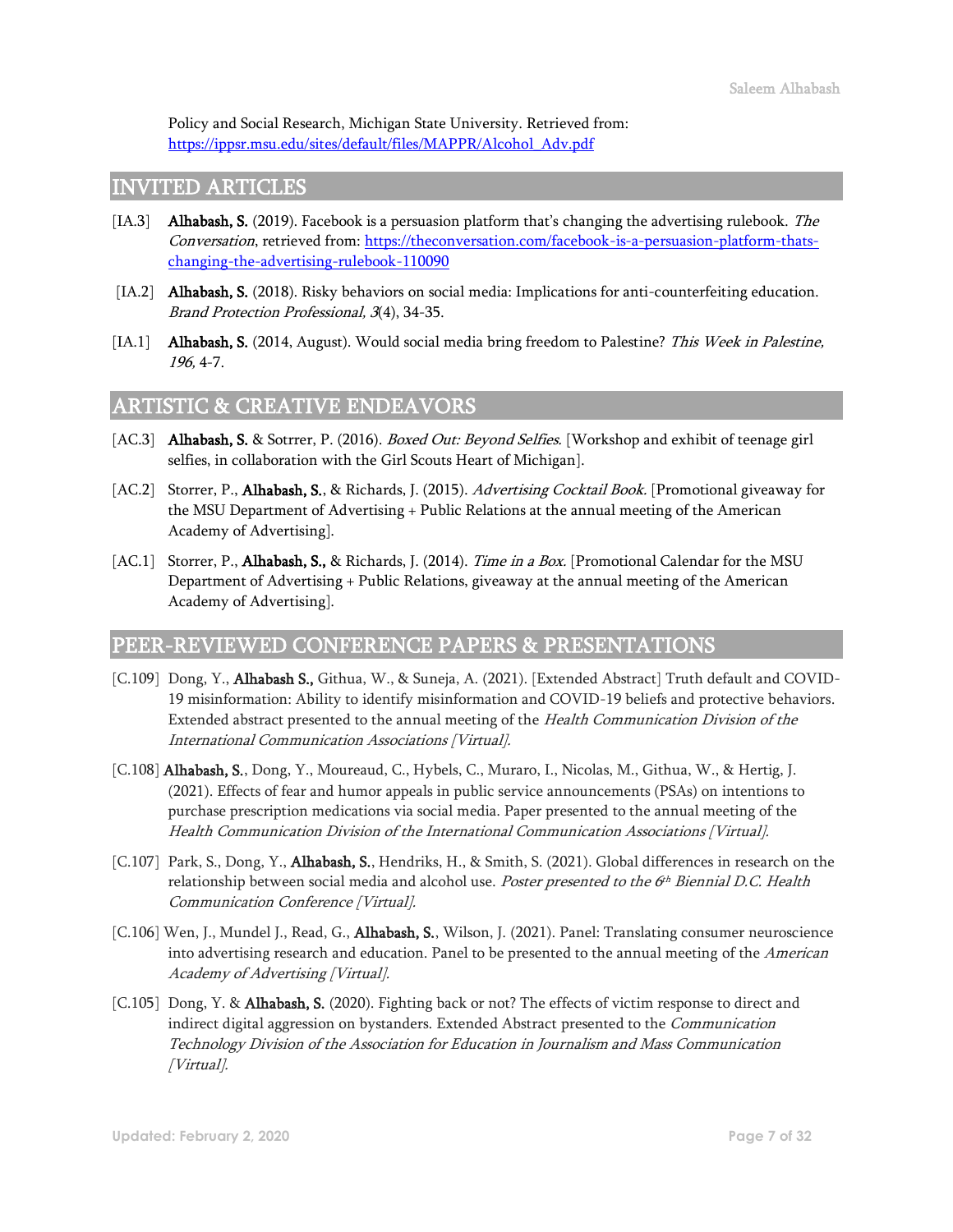- [C.104] Suneja, A., Nimmagadda, A., & Alhabash, S. (2020). Motivations to use Facebook, Instagram, Twitter, and TikTok: Predicting problematic use and continuance intentions. Paper presented to the Communication Technology Division of the Association for Education in Journalism and Mass Communication [Virtual].
- [C.103] Kononova, A., Alhabash, S., Huddleston, P., Deng, T., Kanver, D., Par, N.R., Velazquez, L.G., Smith, A., Hirsch, N., Nimmagadda, A., Dong, Y., & Lynch, K. (2020). Does watching animals in real life and on the screen have the same effect on stress reduction? Paper presented to the *Communication Theory* and Methodology Division of the Association for Education in Journalism and Mass Communication [Virtual].
- [C.102] Dong, Y., Santos Muraro, I., & **Alhabash, S.** (2020). Getting away with subtweeting? The effect of post directness on perception of digital aggression. Paper presented to the *Communication and Technology* Division of the International Communication Association [Virtual].
- [C.101] Dong, Y., Park, S., Hendriks, H., **Alhabash, S.,** & Smith S. (2020). Social media use and alcohol consumption: A 10-year systematic literature review. Paper presented to the *Health Communication* Division of the International Communication Association [Virtual].
- [C.100] Lynch, K.R., Deng, T., Hussain, S., Lee, O., & **Alhabash, S.** (2019). Context matters! Effects of contextual information on processing of social media ads. Paper presented to the Advertising Division of the Association for Education in Journalism and Mass Communication, Toronto, Canada.
- [C.99] Alhabash, S., Lee, O., Kononova, A., Richards, J.I., & Park, N.R., Deng, T., & Hirsch, J. (2019). Puffing on Instagram: Effects of puffery claim types on assessment of persuasive intentions and knowledge. Paper presented to the Advertising Division of the Association for Education in Journalism and Mass Communication, Toronto, Canada.
- [C.98] Alhabash, S., Thorson, E., Chen, W., Deng, T., Kanver, D., Ma, M., Park, N.R., Hirsch, J., & Smith, A. (2019). Effects of candidate lateral location and eye gaze direction in political ads: Evidence from selfreport and eye movement patterns. Paper presented to the *Political Communication Interest Group of* the Association for Education in Journalism and Mass Communication, Toronto, Canada.
- [C.97] Lou, C., Alhabash, S., Kanver, D. Smith, S., & Tan, P.-T. (2019). Trick or drink: Offline and social media hierarchical normative influences on Halloween celebration drinking. Paper presented to the Health Communication Division of the International Communication Association, Washington, DC.
- [C.96] Young, R.Y. & **Alhabash, S.** (2019). Responding to digital racism: Bystander responses to racist posts on social media. Paper presented to the *Communication and Technology Division of the International* Communication Association, Washington DC.
- [C.95] Deng, T.\*, Mundel, J., Lynch, K.\*, Kononova, A., & Alhabash, S. (2018). Predicting cellphone use while driving and walking among college students. Poster presented to the *Communication Technology* Division of the Association for Education in Journalism and Mass Communication, Washington, DC.
- [C.94] Deng, T.\*, Hussain, S. A.\*, Tham, S. M.\*, & **Alhabash, S.** (2018). Effects of race, attractiveness, and mental health attribution in mass shooting news. Poster presented to the Mass Communication and Society Division of the Association for Education in Journalism and Mass Communication, Washington, DC.
- [C.93] Kim, M.\*, Burt, S.A., & Alhabash, S. (2018). Personality of digital aggressors: Assessing digital aggression in real-time. Paper presented at the 2018 International Society for Research in Aggression biennial meeting, Paris, France.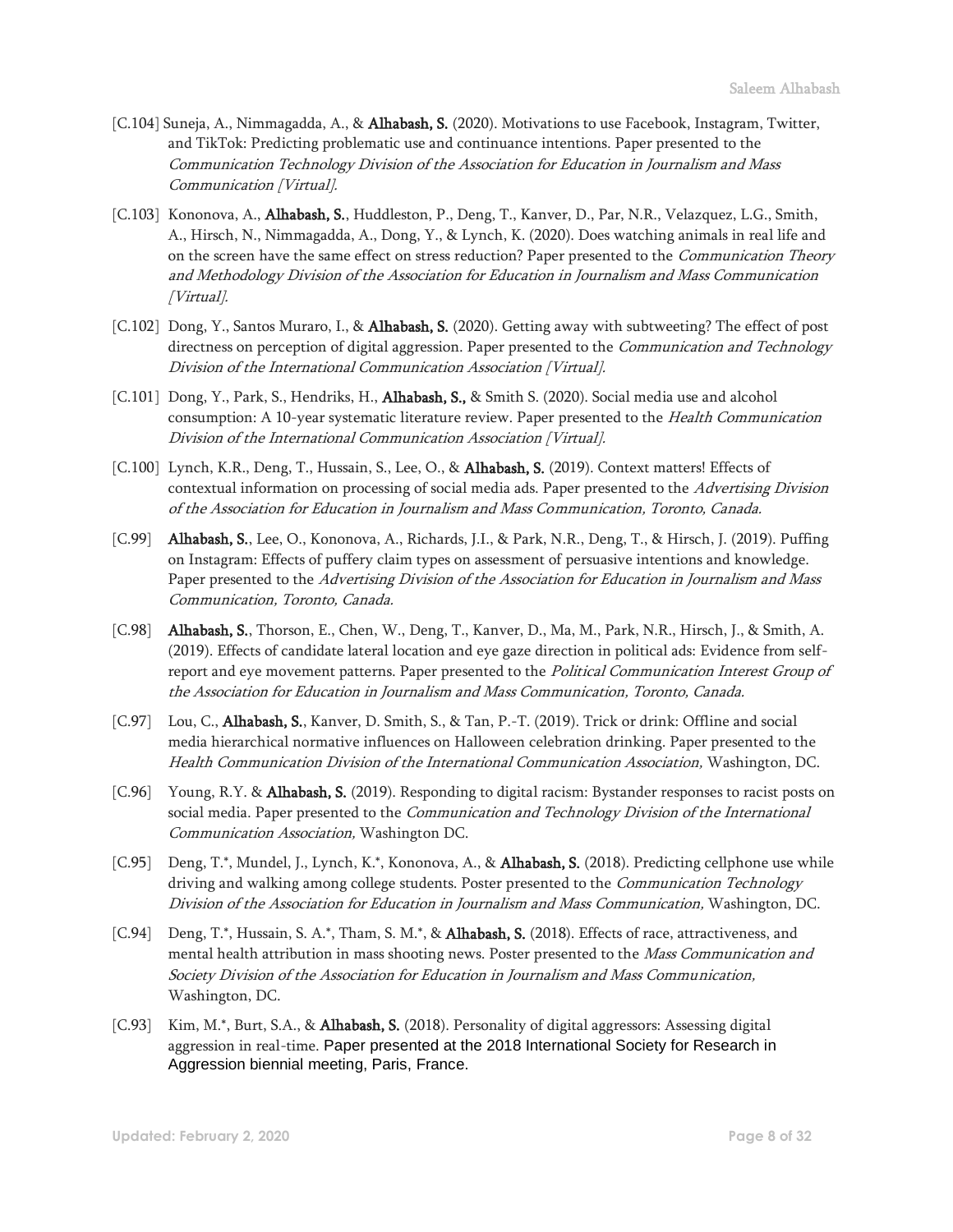- [C.92] Burt, S.A., Kim, M.\*, & Alhabash, S.A. (July, 2018). Assessing digital aggression in real-time: Validation of a novel laboratory task. Paper presented at the 2018 International Society for Research in Aggression biennial meeting, Paris, France.
- [C.91] Smith, S.W., **Alhabash, S.**, Tan, P.-N., Kanver, D.\*, & Viken, G. (2018). Celebration drinking around the clock. Paper submitted to the Health Communication Division of the International Communication Association, May 24-28, Prague, Czech Republic.
- [C.90] Deng, T.\*, Ma, M.\*, Zhao, X.\*, Lee, O.\*, Hussain, S. A.\*, & Alhabash, S. (2018). Psychological well-being and selfie posting on social media: Does posting selfies make you better or worse. Paper submitted to the Communication and Technology Division of the International Communication Association, May 24-28, Prague, Czech Republic.
- [C.89] Lynch, K.\*, Mundel, J.\*, **Alhabash, S.**, McAlister, A., Quilliam, E. T., & Richards, J. I. (2018). Effects of models' age on effectiveness of social media advertising of alcohol among underage minors. Paper submitted to the Western Decision Sciences Institute.
- [C.88] Lynch, K.\*, Deng, T.\*, Alhabash, S., Lee, J.-Y., Hussain, S. A., Torres, A., & Clark, E. (2018). Emotional transfer: How ad processing and evaluations are affected by preceding content. Paper accepted for presentation to the annual meeting of the American Academy of Advertising, March 22-25, New York, NY.
- [C.87] Collins, M. & **Alhabash, S.** (2018). Emoticulture: How data & science create happiness. *SXSW 2018.*
- [C.86] Kim, M.\*, **Alhabash, S.**, & Burt, S.A. (2017). Assessing digital aggression in real-time: Validation of a novel laboratory task. Poster presented to the Thirty-First Annual Meeting of the Society for Research in Psychopathology, September 14-17, Denver, Colorado.
- [C.85] Young, R., **Alhabash, S.**, Nelson, M.\*, Barnes, M.\*, & Torres, A.\* (2017). Responding to racism: Bystander responses to racist posts on social media. Paper presented to the *Communication Technology* Division of the Association for Education in Journalism and Mass Communication.
- [C.84] Mundel, J.\*, Lynch, K.\*, Nelson, M.\*, Clark, E.\*, Deng, T.\*, Hussain, S. A.\*, Kanver, D.\*, Nieves-Pizzarro, Y.\*, **Alhabash, S.,** McAlister, A., Quilliam, E.T., & Richards, J. (2017). Investigating Psychophysiological Processing of Alcohol Advertising on Social Media among Underage Minors: Policy Implications. Paper presented to the *Advertising Division of the Association for Education in Journalism and Mass Communication.*
- [C.83] Lynch, K.\*, Deng, T.,\* Lee, J.-Y. O.\*, Hussain, S. A.\*, Clark, E.\*, Torres, A.\*, & Alhabash, S. (2017). Is it the ad or what precedes it?: Responses to ads following emotional content: An excitation transfer perspective. Paper presented to the Advertising Division of the Association for Education in Journalism and Mass Communication.
- [C.82] Hussain, S. A.\*, Deng, T.\*, & Alhabash, S. (2017). Feel-good smoking prevention messages Nostalgia vs. Fear vs. Disgust. Paper submitted to the Communicating Science, Health, Environment, and Risk Division of the Association for Education in Journalism and Mass Communication.
- [C.81] Jiang, M.\*, Rifon, N.J, LaRose, R., Alhabash, S., Cotten, S.R. (2017). Measuring the Dimensions of Consumer Trust in Electronic Banking. Paper presented to the Academy of Marketing Science Annual Conference, Coronado Island, CA, May 24-26.
- [C.80] Hussain, S. A.\*, & Alhabash, S. (2017). Easing Depression through Nostalgia. Poster presented to the D.C. Health Communication Conference, Washington, D.C., April 28-29, 2017.
- [C.79] Kanver, D.\*, **Alhabash, S.,** Liang, T.\*, Smith, S., Tan, P.-N., Vandam, C.\*, & Viken, G.\* (2017). Celebration drinking with close friends and acquaintances: SMS surveys on St. Patrick's Day. Panel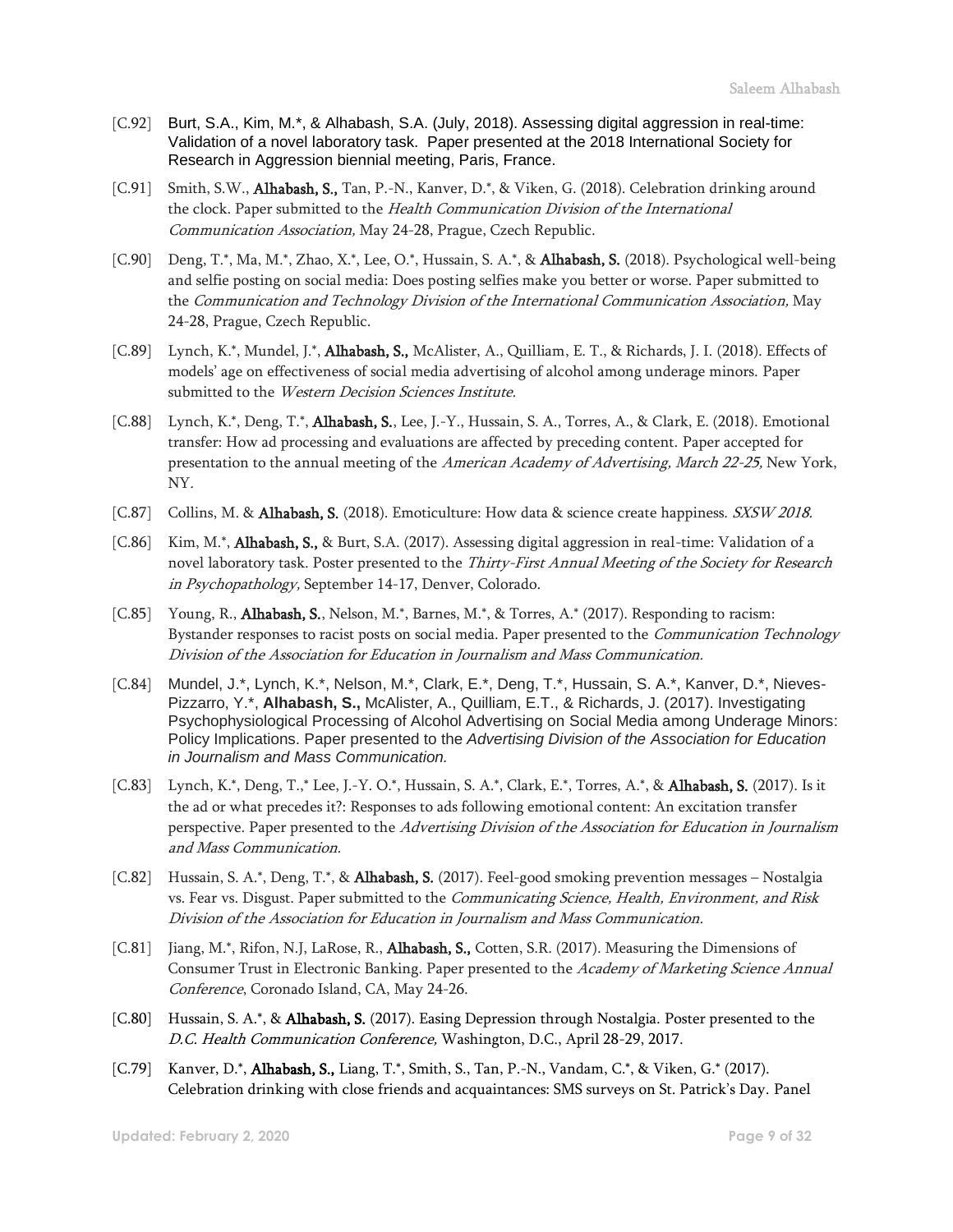submission presented to the *D.C. Health Communication Conference*, Washington, D.C., April 28-29, 2017.

- [C.78] Mundel, J.\*, Lynch, K. \*, Nelson, M. \*, Alhabash, S., Clark, E.\*, Deng, T.\*, Hussain, S. A.\*, Kanver, D.\*, McAlister, A., Nieves-Pizzarro, Y.\*, Quilliam, E.T., Richards, J.I., (2017). The effect of model's age on evaluations and behavioral; intentions related to alcohol social media advertisements. Poster presented to the D.C. Health Communication Conference, Washington, D.C., April 28-29, 2017. Top Poster Award.
- [C.77] Lou, C.\* & Alhabash, S. (2017). Effects of conspicuity and integration of warning in social media alcohol ads: Balancing between persuasion and reactance among underage youth. Paper presented to the Health Communication Division of the annual meeting of the International Communication Association, May 25-29, 2017, San Diego, CA.
- [C.76] Cunningham, C.\* & Alhabash, S. (2017). Overloaded: Investigating the effects of working memory and perceptual load on attention and memory for online news push notifications. Paper presented to the Information Systems Division of the annual meeting of the International Communication Association, May 25-29, 2017, San Diego, CA.
- [C.75] Kanver, D.\*, Viken, G.\*, Alhabash, S., Smith, S. W., Tan, P.-N., VanDam, C.\*, Tian, L.\* (2017). Is it about the celebration or who you think is drinking? Predicting celebration drinking with a revised look at perceived social norms in the age of social media. Paper presented to the *Health* Communication Division of the annual meeting of the International Communication Association, May 25-29, 2017, San Diego, CA.
- [C.74] Rifon, N.J., Jiang, M.\*, Cotten, S.R., LaRose, R., Alhabash, S., Shillair, R.\*, & Cunningham, C\*. (2017). Educating Elderly Consumers to Safely Use Electronic Banking: A Test of Cybersecurity Education Methods. Paper presented at 2017 Winter American Marketing Association Conference, Orlando, FL, February 17-19.
- [C.73] Viken, G.\*, Alhabash, S., Figueira, L.\*, Kanver, D.\*, & Smith, S. (2016). Posting and interacting with others' posts about alcohol on St. Patrick's Day: A survey of college student' drinking behaviors and norms in the Facebook context. Paper presented to the Health Communication Division of the National Communication Association, November 10-13, 2016, Philadelphia, PN.
- [C.72] Nievez-Pizarro, Y.\*, Mundel, J.\*, Deng, T.\*, Huang, G.\*, Kanver, D.\*, Johnson, E.\*, Lynch, K.\*, Nelson, M.\*, Timmons, R.\*, Alhabash, S. (2016). Cultural Adaptation in U.S. and Mexican Beer Ads: The Moderating Effect of Automatic Bias Against Hispanics on Eye-Tracking Measures. Paper presented to the *Advertising Division of the Association for Education in Journalism and Mass Communication,* August 4 – 7, 2016, Minneapolis, MN.
- [C.71] Ma, M.\*, Alhabash, S., Artis, V.\*, Bakle, M.\*, Uwimbabazi, F.\* (2016). Motivations and Uses of Facebook, Twitter, Instagram, and Snapchat: Which platform wins the challenge among college students? Paper presented to the *Communication Technology (CTEC)* of the Association for Education in Journalism and Mass Communication, August  $4 - 7$ , 2016, Minneapolis, MN.
- [C.70] Cunningham, C.\*, Jiang, M.\*, Day, T.\*, Alhabash, S., Cotton, S., Rifon, N., LaRose, R., Gobachenko, A.\*, & Diane, K.\* (2016). GIFTS: The power to navigate the Internet safely: A hands-on approach to learn about online safety using protection motivation theory. Paper presented to the annual meeting of the International Communication Association, June 9 – 13, 2016, Fukuoka, Japan.
- [C.69] Lou, C.\*, **Alhabash, S.** (2016). It's not about who says it, it is about whether they should say it: Effects of source type and congruence on persuasiveness of anti-texting while driving PSAs on Facebook. Paper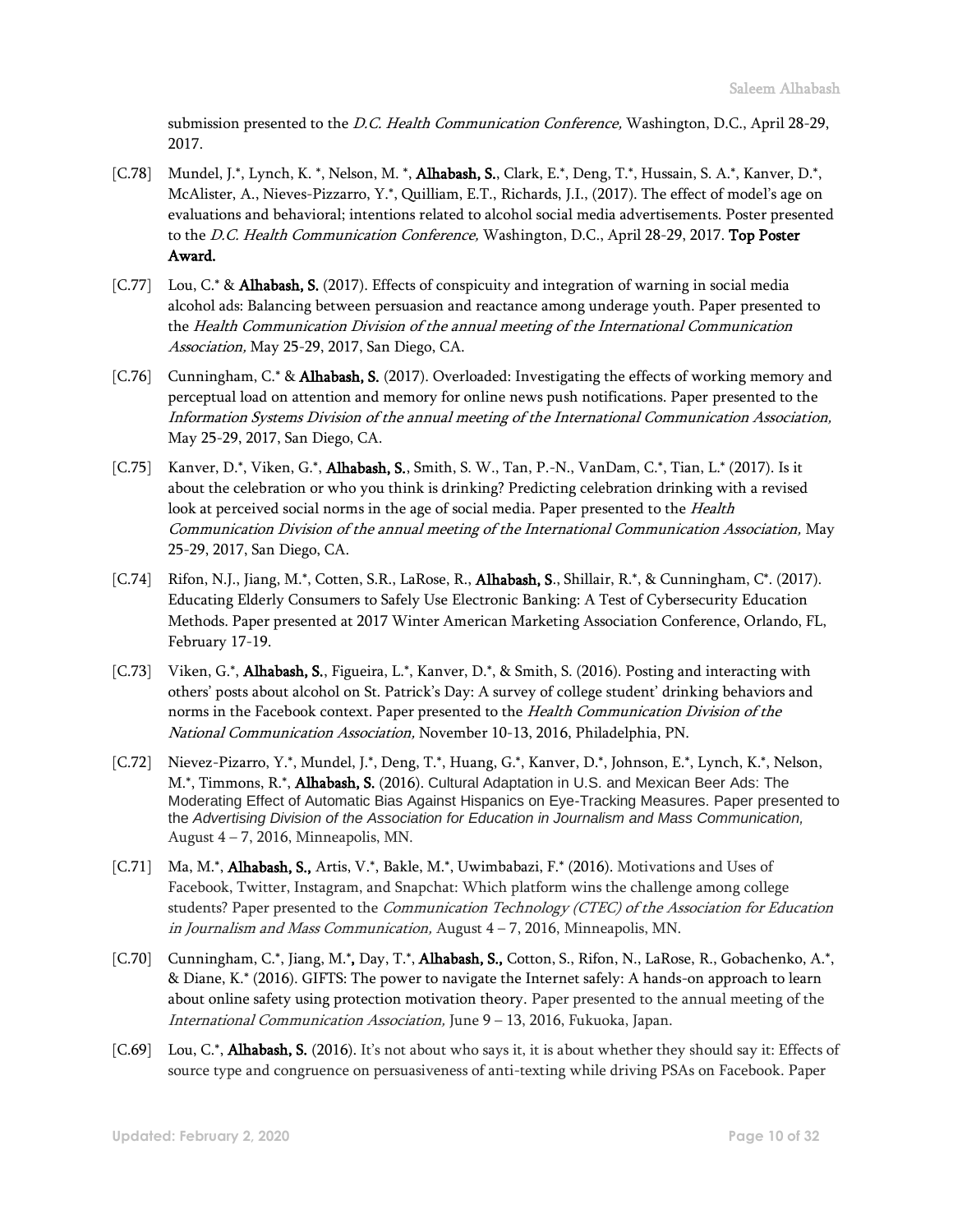presented to the annual meeting of the International Communication Association, June 9 – 13, 2016, Fukuoka, Japan.

- [C.68] Viken, G.\*, Kim, W.\*, **Alhabash, S.**, & Smith, S. (2016). An analysis of celebratory drinking and related Facebook activity on college campuses. Poster presented to the 2016 Kentucky Conference on Health Communication, April  $14 - 16$ , 2016, Lexington, KY. [Top Poster Award]
- [C.67] Cunningham, C.\*, Almutairi, N.\*, & Alhabash, S. (2016). Investigating the effects of colors on advertising effectiveness: Testing Kobayash's color theory. Paper presented at the annual meeting of the American Academy of Advertising, March 17 - 20, 2016, Seattle, WA.
- [C.66] Jiang, M.\*, Tsai, H.-y. S.\*, Cotten, S., Rifon, N., **Alhabash, S.**, & LaRose, R. (2015). Safe banking online: An investigation of Internet safety literacy and security protection among older adults. Presented to annual scientific meeting of The Gerontological Society of America, November 18-22, 2015, Orlando, FL.
- [C.65] LaRose, R., Rifon, N.J., Cotten, S.R., **Alhabash, S.**, Jiang, M.\*, Shillair, R.\*, Rikard, R.V., & Cunningham, C.\* (2015). Generational Differences in Online Safety Protection Motivation. Paper presented to the Amsterdam Privacy Conference 2015, October 23-26, 2015, Amsterdam, Netherlands.
- [C.64] Smreker, K.\*, & **Alhabash, S.** (2015). Curbing the effects of cyberbullying: How celebrity gender and attractiveness affect evaluations and behavioral intentikns of anti-cyberbullying Facebook posts. Abstract presented to the Bridging Gaps: Where is the Persona in Celebrity and Journalism conference, hosted by the Centre for Media and Celebrity Studies.
- [C.63] Al-Riyami, A.\*, Almutairi, N.\*, Eisele, M.\*, Johnson, E.\*, Kim, W.\*, Lou, C.\*, & Alhabash, S. (2015). Psychophysiological responses to likes, shares, comments, and status updates on Facebook. Paper presented to the annual meeting of the Society for Psychophysiological Research (SPR), Seattle, WA.
- [C.62] Jiang, M.\*, Tsai, H.-y. S.\*, Cotten, S. R., Rifon, N. J., LaRose, R., Alhabash, S. (2015). Generational differences in online safety perceptions, knowledge, and practices. Paper presented to the Communication Technology (CTEC) Division of the annual meeting of the Association for Education in Journalism and Mass Communication, San Francisco, CA.
- [C.61] Shillair, R.\*, LaRose, R., Jiang, M. \*, Rifon, N. J., Alhabash, S., & Cotten, S. R. (2015). Understanding online safety behavior: The influence of prior experience on online safety motivations. Paper presented to the Communication Technology (CTEC) Division of the annual meeting of the Association for Education in Journalism and Mass Communication, San Francisco, CA.
- [C.60] Lou, C. \*, & **Alhabash, S.** (2015). The link between affect and behavioral intention: How emotions elicited by social marketing messages of anti-drunk driving on social media influence cognition and conation. Paper presented to the Mass Communication and Society Division of the annual meeting of the Association for Education in Journalism and Mass Communication, San Francisco, CA.
- [C.59] Almutairi, N. \*, Cunningham, C. \*, Shiner, K.\*, & **Alhabash, S.** (2015). Opening the advertising crayon box: Applying Kobayashi's color theory to advertising effectiveness. Paper presented to the Advertising Division of the annual meeting of the Association for Education in Journalism and Mass Communication, San Francisco, CA.
- [C.58] Alhabash, S., Ma, M. \*, & Wang, W. \* (2015). On Facebook, sex does not sell! Effects of sex appeal and model gender on effectiveness of Facebook ads for healthy and unhealthy food products. Paper presented to the Advertising Division of the annual meeting of the Association for Education in Journalism and Mass Communication, San Francisco, CA.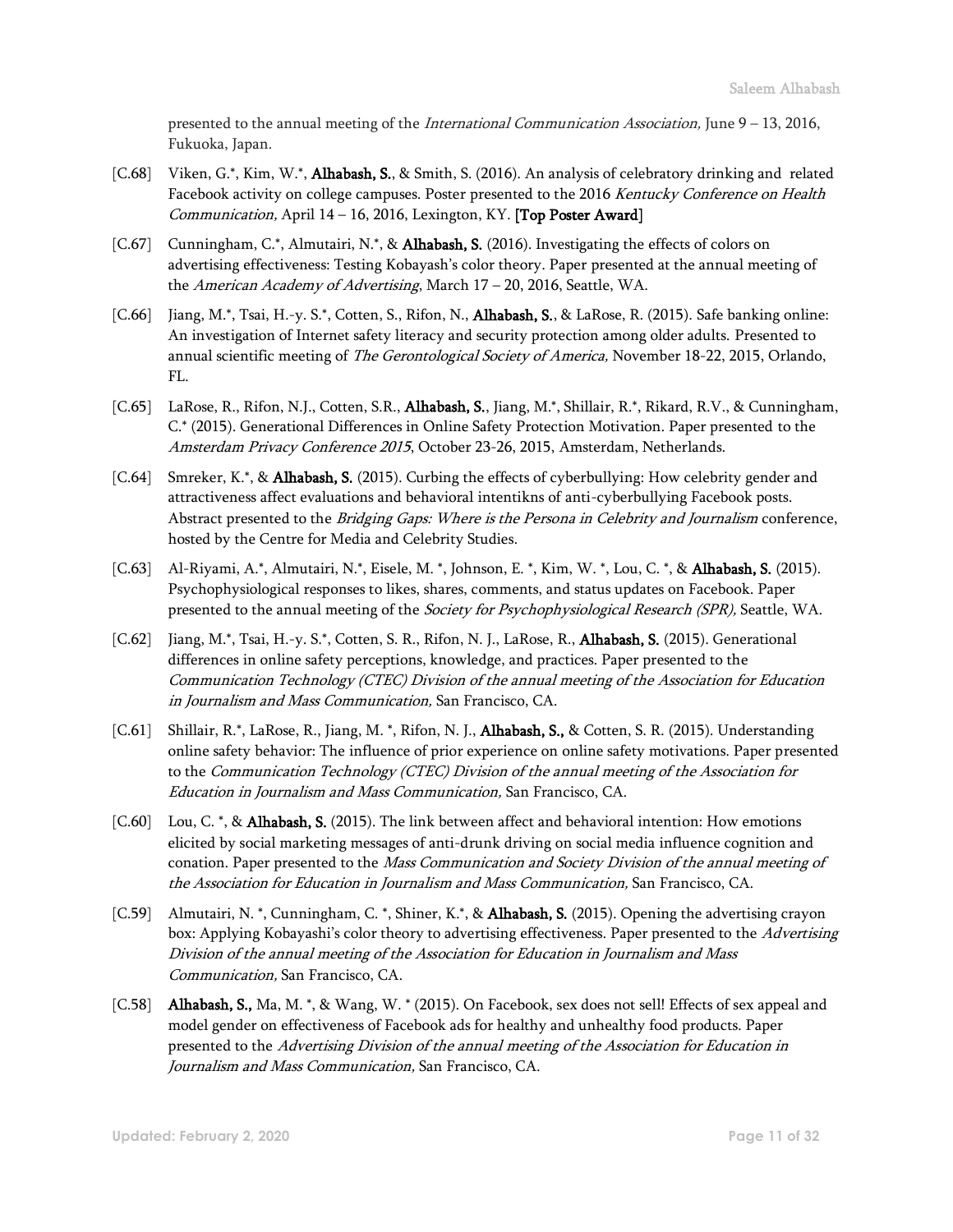- [C.57] Alhabash, S., Cash, S., Cunningham, C. \*, & Lou, C. \* (2015). How much is your Facebook account worth? The monetary value of Facebook as a function of its uses and gratifications using the secondprice auction technique. Paper presented to the *Communication Technology (CTEC) Division of the* annual meeting of the Association for Education in Journalism and Mass Communication, San Francisco, CA.
- [C.56] Almutairi, N.\*, **Alhabash, S.**, Hellmueller, L., & Willis, E. (2015). The effects of Twitter users' weight status and gender on attitudes and viral behavioral intentions toward obesity-related news coverage. Paper presented to the Health Communication Division of the annual meeting of the International Communication Association, San Juan, Puerto Rico.
- [C.55] **Alhabash, S.,** McAlister, A. R., Kim, W. \*, Lou, C. \*, Cunningham, C. \*, Quilliam, E. T., & Richards, J. I. (2015). Saw it on Facebook, drank it at the bar! Effects of exposure to Facebook alcohol ads on alcohol consumption. Paper presented to the Health Communication Division of the annual meeting of the International Communication Association, San Juan, Puerto Rico.
- [C.54] **Alhabash, S.**, Smischney, T. M. \*, Smreker, K. \*, Young, R., & Holt, T. (2015). Curbing the effects of cyberbullying: How celebrity gender and attractiveness affect evaluations and behavioral intentions of anti-cyberbullying Facebook posts. Paper presented to the *Communication and Technology Division of* the annual meeting of the International Communication Association, San Juan, Puerto Rico.
- [C.53] **Alhabash, S.,** Brooks, B. \*, Jiang, M., Rifon, N., LaRose, R., & Cotten, S. (2015). Is it institutional or system trust: Mediating the effect of generational cohort membership on online banking intentions. Paper accepted for presentation to the *iConference 2015*, Newport Beach, CA.
- [C.52] Jiang, M.\*, Cotten, S., Tsai, H.-y. S., Rifon, N., LaRose, R., & Alhabash, S. (2014). Understanding older generation's perceptions of online risky behavior in the electronic banking context. Paper presented to the annual scientific meeting of the *Gerontological Society of American*, Washington DC.
- [C.51] Yuan, S. \*, & Alhabash (2014). Effects of source credibility and virality on evaluations of company response via Facebook: An experiment in online crisis communication. Paper presented to the Public Relations Division of the Association for Education in Journalism and Mass Communication, Montreal, Canada.
- [C.50] Alhabash, S., McAlister, A. R., Lou, C.\*, & Hagerstrom, A.\* (2014). From clicks to behaviors: The mediating effect of viral behavioral intentions on the relationship between attitudes and offline behavioral intentions. Paper presented to the Advertising Division of the Association for Education in Journalism and Mass Communication, Montreal, Canada.
- [C.49] Alimut-Zeldes, G., Alhabash, S., & Quilliam, E. T. (2014). Are men from Mars and women from Venus in terms of Twitter and Facebook use? And how about whites and non-whites – are they on different planets? Paper presented to Status of Women Commission Interest Group of the Association for Education in Journalism and Mass Communication, Montreal, Canada.
- [C.48] Alhabash, S., Cotten, S., Tsai, H.-y. S.\*, Rifon, N., & LaRose, R. (2014). Understanding generational differences in the relationship between online banking and online security. Paper presented to the Communication Technology Division of the Association for Education in Journalism and Mass Communication, Montreal, Canada.
- [C.47] Lou, C.\*, & **Alhabash, S.** (2014). Beyond gory or happy sensation on Facebook: Effects of emotionality in anti-drunk driving PSAs on college students' drunk-driving attitudes and behavioral intentions. Paper presented to the Communicating Science, Health, Environment, and Risk of the Association for Education in Journalism and Mass Communication, Montreal, Canada. Top Poster Award, Second Place.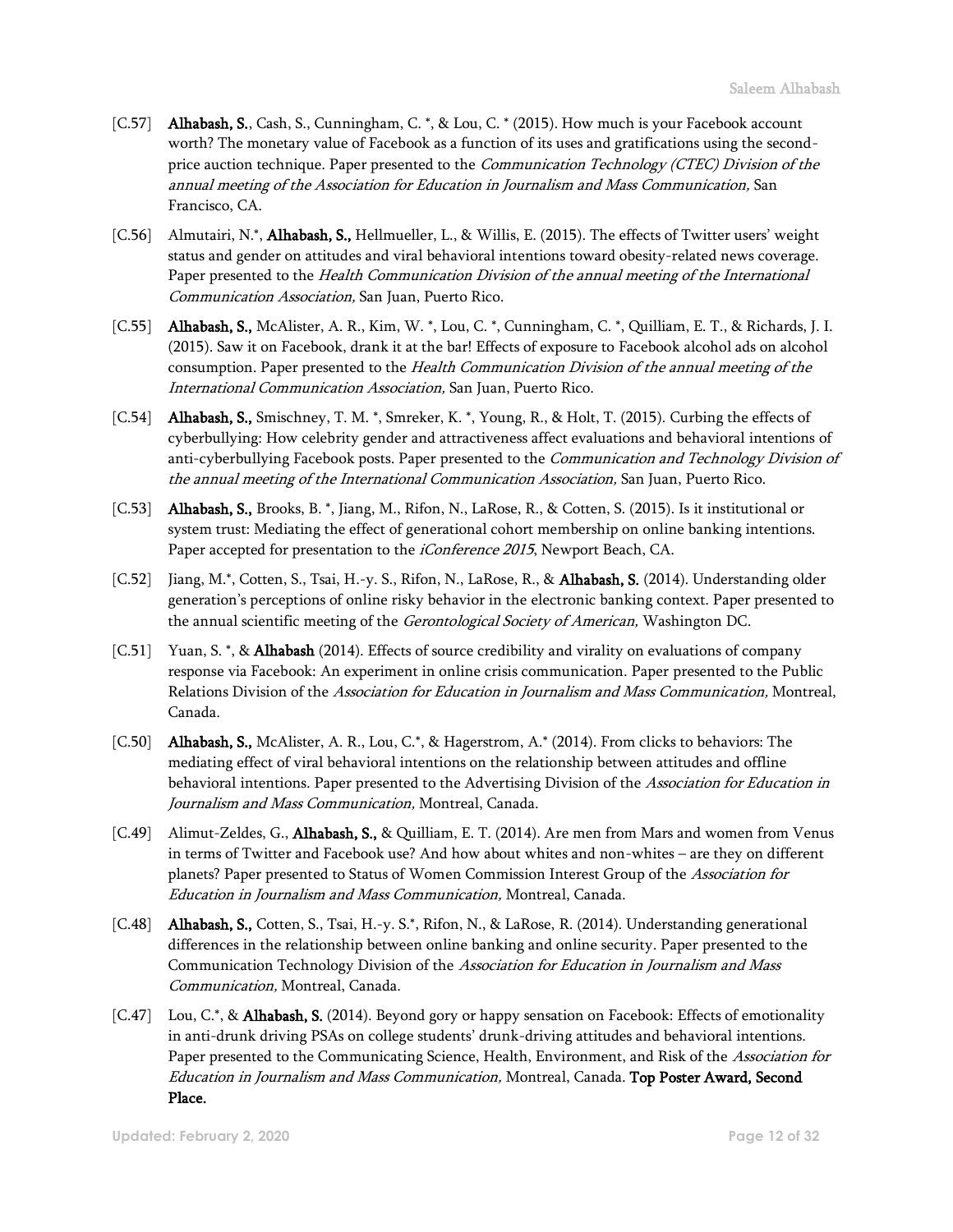- [C.46] Smreker, K.\*, Smichney, T.\*, & Alhabash, S. (2014). Cyberbullying YouTube videos: What makes them different and what makes them viral? Paper presented to the Communication Technology Division of the Association for Education in Journalism and Mass Communication, Montreal, Canada.
- [C.45] **Alhabash, S.,** Almutairi, N.\*, Abulrob, M. (2014). Just add a verse from the Quran: Effects of religious rhetoric in gain- and loss-framed anti-alcohol messages with a Palestinian sample. Paper presented to the Media and Religion Division of the Association for Education in Journalism and Mass Communication, Montreal, Canada.
- [C.44] Jiang, M. \*, Rifon, N. J., Cotton, S., Tsai, H-y. S.\*, Shilliar, R., LaRose, R., Alhabash, S. (2014). Generational differences in electronic banking: Understanding what motivates older generations to adopt. Paper presented to the Service Marketing track of the Summer Marketing Educators' Conference, American Marketing Association, San Francisco, CA.
- [C.43] Tsai, H.-y. S.\*, Jiang, M.\*, **Alhabash, S.,** LaRose, R., Rifon, N., Cotton, S. R. (2014). Understanding online safety behavior in the online banking context. Paper presented to the *Communication and* Technology Division of the annual meeting of the International Communication Association, Seattle, WA.
- [C.42] Almutairi, N.\*, Willis, E., Hellmueller, L., & Alhabash, S. (2014). Who tweeted what? Effects of race and weight status on memory for obesity online news stories. Paper presented to the *Information* Systems Division of the annual meeting of the International Communication Association, Seattle, WA.
- [C.41] Alhabash, S., Baek, J.-h.\*, Cunningham, C.\*, & Hagerstrom, A.\* (2014). Anti-cyberbullying civic participation: Effects of virality, arousal level, and commenting behavior for YouTube videos on civic behavioral intentions. Paper presented to the *Communication and Technology Division of the annual* meeting of the International Communication Association, Seattle, WA.
- [C.40] Alhabash, S., Quilliam, E. T., McAlister, A. R., Lou, C.\*, Richards, J. I. (2014). Is it me or is it just virality?: How motivational reactivity, attitudes, and viral behavioral intentions for alcohol marketing messages on Facebook predict drinking intentions. Paper presented to the annual meeting of the American Academy of Advertising, Atlanta, GA.
- [C.39] Hagerstrom, A.\*, & Alhabash, S., & Kononova, A. (2014). Emotional dimensionality and online ad virality: Investigating the effects of affective valence and content arousingness on processing and effectiveness of viral ads. Paper presented to the annual meeting of the American Academy of Advertising, Atlanta, GA.
- [C.38] Alhabash, S., Sternadori, M., Kim, S. Y. \*, & Yang, J.\* (2013). Drinking in 140 characters: Effects of alcoholism risk, motivational reactivity, and racial prejudice on evaluations of anti-alcohol tweets by black and white protagonists. Paper presented to the Annual International Conference on Journalism and Mass Communications, Phuket, Thailand.
- [C.37] **Alhabash, S.,** McAlister, A. R., Richards, J. I., Quilliam, E. T., & Lou, C.\* (2013). Alcohol's getting a bit more social: When alcohol marketing messages on Facebook motivated young adults to imbibe. Paper presented to the Annual International Conference on Journalism and Mass Communications, Phuket, Thailand.
- [C.36] Alhabash, S., Quilliam, E. T., & Alumit-Zeldes, G. (2013). Tell me who you are, I tell you how you use Facebook: Exploring the relationship between motivational reactivity and moral foundations, and the U&G of Facebook. Paper presented to the Communication Technology (CTEC) division of the annual meeting of the Association for Education in Journalism and Mass Communication (AEJMC), Washington, D.C.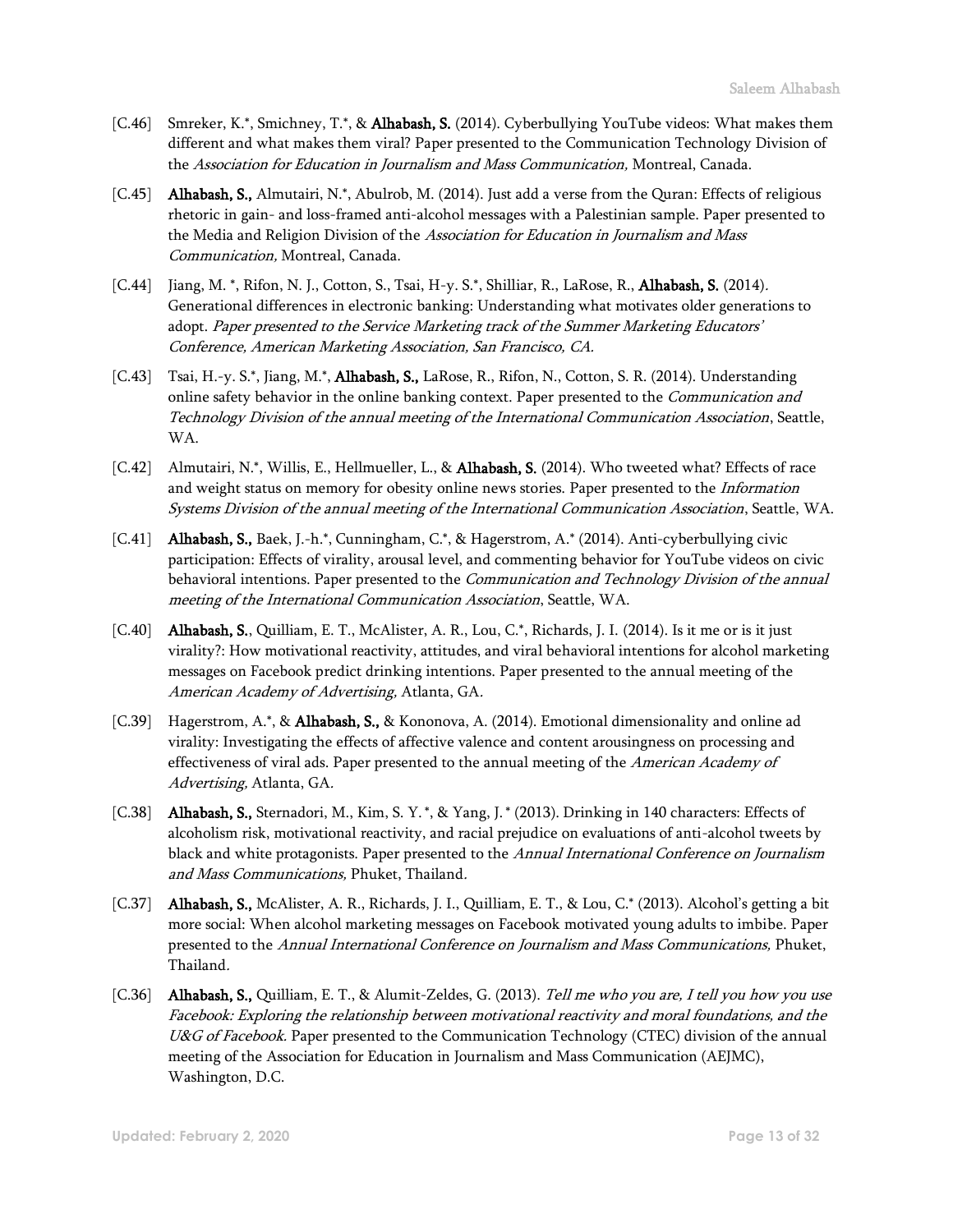- [C.35] Alhabash, S., Oh, H. J. \*, Yang, J. \*, & Cole, R.T. (2013). Alcohol, sex, 'n' text messaging: Effects of proalcohol and anti-alcohol display ads on evaluations of Texts From Last Night Facebook updates and drinking intentions. Paper presented to the Advertising Division of the annual meeting of the Association for Education in Journalism and Mass Communication (AEJMC), Washington, D.C.
- [C.34] Quilliam, E. T., Alhabash, S., Alumit-Zeldes, G. (2013). Are social media social or commercial? Exposing the motivations to use Facebook and Twitter. Paper presented to the American Academy of Advertising 2013 Global Conference, Hawaii.
- [C.33] Alhabash, S., Hales, K., Baek., J. H. \*, & Oh, H. J.\* (2013). Just how white or black are you? Effects of race and stereotype-congruence on evaluations of online daters' attractiveness and behavioral intentions. Paper presented to the Communication and Technology Division of the annual meeting of the International Communication Association, London, UK.
- [C.32] Sternadori, M., **Alhabash, S.,** Yang, J. \*, & Kim, S. Y.\* (2013). The moderating effect of implicit evaluations and motivational reactivity on processing anti-alcohol tweets by Native American and white protagonists. Abstract presented to the Information Systems Division of the annual meeting of the International Communication Association, London, UK.
- [C.31] Alhabash, S., McAlister, A., Rifon, N., Quilliam, E. T., Sternadori, M. & Richards, J. (2013). A different take on virality: The relationship among motivations, uses, and viral behavioral intentions on Facebook and Twitter. Paper presented to the annual meeting of the American Academy of Advertising, Albuquerque, NM.
- [C.30] Alhabash, S., McAlister, A., Quilliam, E. T., Hagerstrom, A.\*, Yuan, S.\*, Rifon, N., & Richards, J. (2012). Between "Likes" and "Shares": Effects of emotional appeal and virality of social marketing messages on Facebook. Paper presented to the Advertising Division of the annual meeting of the Association for Education in Journalism and Mass Communication, Chicago, IL. Top Faculty Paper, Second Place.
- [C.29] Kononova, A., Alhabash, S. (2012). Gender digital divide?: Facebook uses and gratifications among Kuwait college students. Paper presented to the International Communication Division of the annual meeting of the Association for Education in Journalism and Mass Communication, Chicago, IL.
- [C.28] Huang, K.\*, Kononova, A., Chiang, Y.-h., & **Alhabash, S.** (2012). *Psychological individual differences* and the U&G of Facebook: The relationship between personality traits and motivational reactivity and the motivations and intensity to use Facebook in Taiwan. Paper presented to the Communication Technology Division of the annual meeting of the Association for Education in Journalism and Mass Communication, Chicago, IL.
- [C.27] Alhabash, S., McAlister, A., Quilliam, E. T., Rifon, N., & Richards, J. (2012). Between "Likes" and "Shares": Effects of emotional appeal and virality of social marketing messages on Facebook. Abstract presented at the International Social Marketing (ISM 2012) Conference, Brisbane, Australia.
- [C.26] Kononova, A., **Alhabash, S.,** Zasorina, T., & Diveeva, N. (2012). *Media Multitasking and Perceived* Attention to Media Messages: A Study of College Students in the United States, Kuwait, and Russia. Paper presented to the annual meeting of the International Association for Media and Communication Research, Durban, South Africa.
- [C.25] Alhabash, S., & Sternadori, M. (2012). Individual differences matter: How motivational reactivity and implicit attitudes moderate the effects of race congruency on the persuasiveness of tailored health messages. Abstract presented to Information Systems Division of the annual meeting of the International Communication Association, Phoenix, AZ.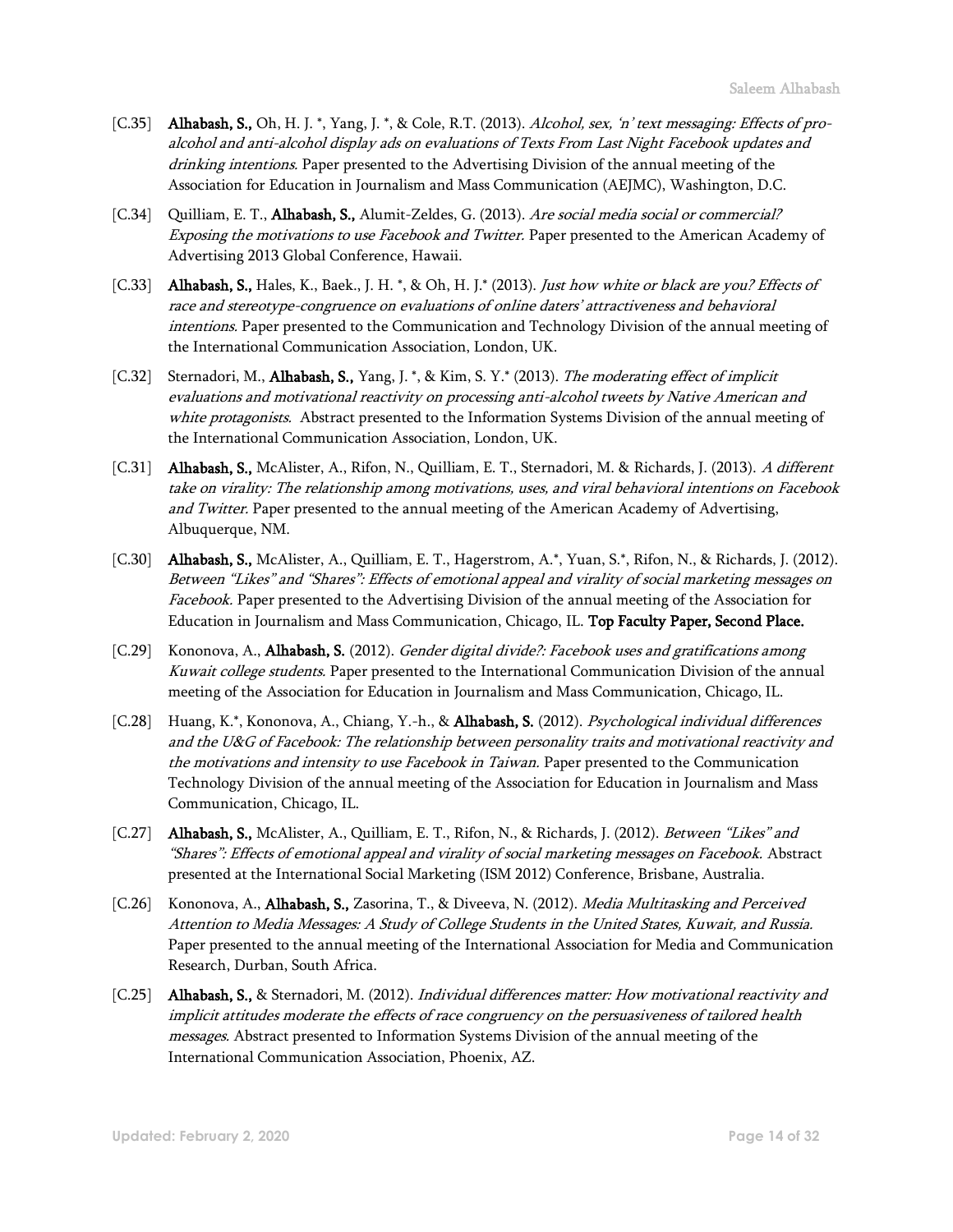- [C.24] Alhabash, S., Huang, K.\*, Yang, J.\*, & Chiang, Y-h (2012). Narcissism, Internet uses and addiction in Taiwan. Paper presented to the Communication and Technology Division of the annual meeting of the International Communication Association, Phoenix, AZ.
- [C.23] **Alhabash, S.,** & Wise, K. (2012). Playing their game: Changing American students' evaluations of Palestinians and Israelis through video game play. Paper presented to the Communication and Technology Division of the annual meeting of the International Communication Association, Phoenix, AZ.
- [C.22] **Alhabash, S.,** & Wise, K. (2012). When we don't stereotype: Effects of stereotype reduction on processing and effects of advertising messages. Paper presented to the annual meeting of the American Academy of Advertising, Myrtle Beach, SC.
- [C.21] Kononova, A., & **Alhabash, S.** (2011). When one medium is not enough: Media use and multitasking among students in Kuwait. Paper presented to the annual meeting of the Arab-U.S. Association for Communication Educators, Beirut, Lebanon.
- [C.20] **Alhabash, S.** (2011). *Navigating the sea of Faces using new media*. Panel presentation to the Community College Journalism Association and Small Programs Interest Group teaching panel session: "Navigating the Sea of Faces: Teaching the Large-section Classroom with Skill and Meaning" at the annual meeting of the Association for Education in Journalism and Mass Communication, St. Louis, MO.
- [C.19] Saunders, C.\*, Alhabash, S., & Frisby, C. (2011). 'What are you talking about?': Differences in Twitter uses and gratifications between Black and White Twitter users. Paper presented to the Minorities and Communication Division of the Association for Education in Journalism and Mass Communication, St. Louis, MO. Top Faculty Paper, Second Place.
- [C.18] Alhabash, S., Park, H. J., Kononova, A., Chiang, Y., & Wise, K. (2011). Exploring the Motivations of Online Social Network Use in Taiwan. Paper presented to the Communication Technology (CTEC) Division of the Association for Education in Journalism and Mass Communication, St. Louis, MO.
- [C.17] Kononova, A., Alhabash, S., Zasorina, T., Diveeva, N., Kokoeva, A., & Chelokyan, A. (2011). Multitasking across borders: Media multitasking behaviors in the U.S., Russia, and Kuwait. Paper presented to Communication Technology (CTEC) Division of the Association for Education in Journalism and Mass Communication, St. Louis, MO.
- [C.16] Young, R., **Alhabash, S.**, Rodgers, S., Stemmle, J. (2011). *Newspaper journalists and public health* professionals: Building the health news agenda in community newspapers. Paper presented to the Health Communication Division at the annual meeting of the International Communication Association, Boston, MA.
- [C.15] Alhabash, S., Jahng, M., & Wise, K. (2010). *Effects of stereotype-reduction on cognitive and emotional* processing of advertising. Poster presented to the annual meeting of the Society for Psychophysiological Research, Portland, OR. Top Student Poster Award.
- [C.14] Wise, K., Yoon, S.-Y., Balakrishnan, B., Alhabash, S., Polivanya, V. (2010). Testing color theory: How different color combinations affect physiological and self-report measures of emotion. Poster presented to the annual meeting of the Society for Psychophysiological Research, Portland, OR.
- [C.13] Alhabash, S. & Wise, K. (2010). PeaceMaker: Changing American college students' attitudes toward Palestinians and Israelis through video games. Poster presented to the Communication Technology Division at the 94th annual conference of the Association for Education in Journalism & Mass Communication, Denver, CO.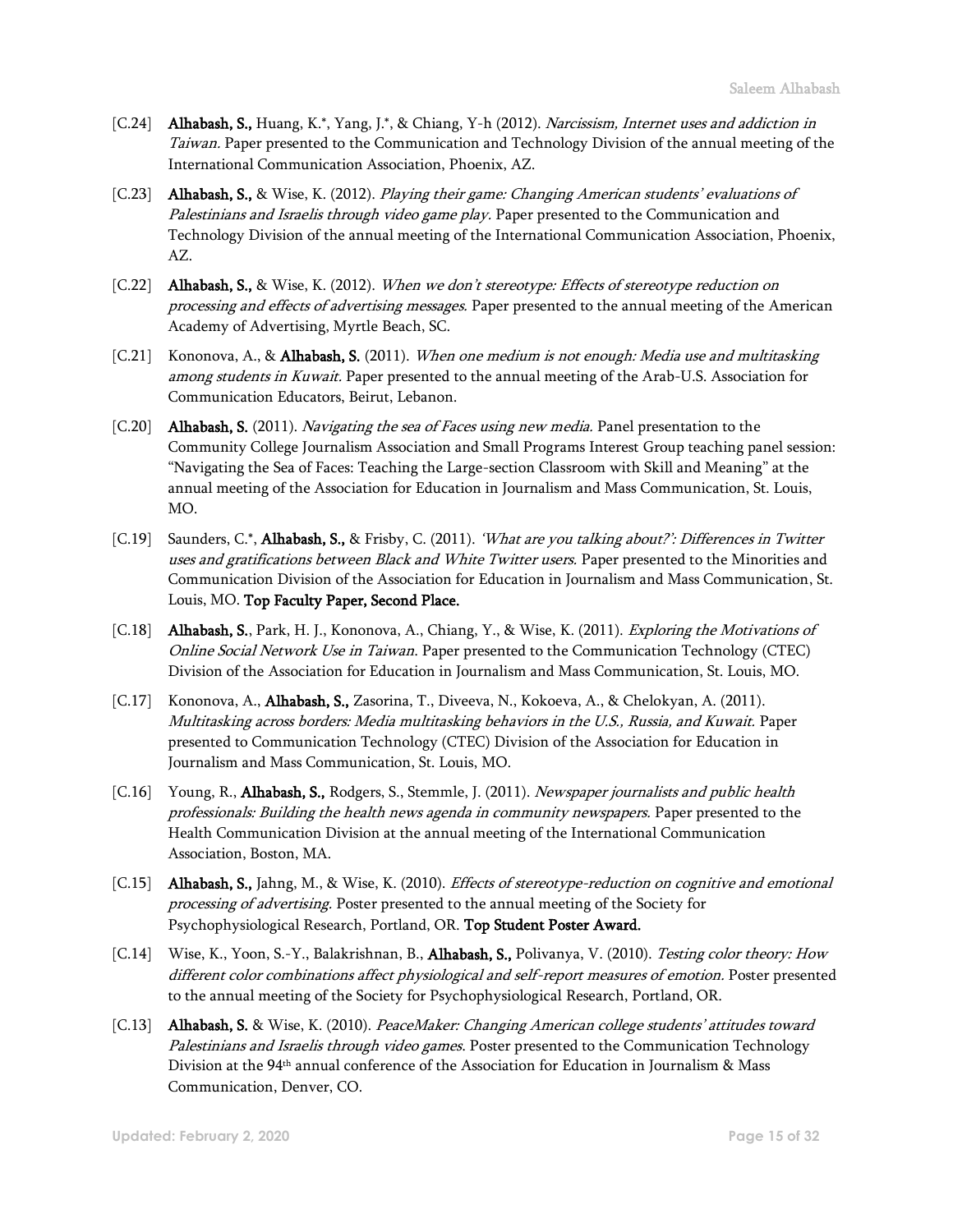- [C.12] Alhabash, S., Park, H. J., & Lee, Y. A. (2010). Facebook and the self: How self-esteem, satisfaction with life, self-consciousness, and general affect inform motivation and intensity of Facebook use. Paper presented to the Communication Technology Division at the 94th annual conference of the Association for Education in Journalism & Mass Communication, Denver, CO.
- [C.11] Lee, Y. A., Alhabash, S., & Frisby, C. (2010). How Facebook influences students' motivation to learn, affective learning, classroom climate and engagement. Poster presented to the Small Programs Interest Group at the 94th annual conference of the Association for Education in Journalism & Mass Communication, Denver, CO. Honorable Mention, Poster Award.
- [C.10] Kononova, A., **Alhabash, S.,** Wanta, W. (2010). *The 2008 Russian presidential election offers new* attributes: A first- and second-level agenda-setting analysis of the U.S. media coverage. Paper presented to the Global Communication and Social Change Division at the annual meeting of the International Communication Association, Singapore.
- [C.9] Kononova, A., **Alhabash, S.,** Cropp, F. (2010). *Effects of international stories, previous knowledge, and* credibility on images of foreign nations: An image theory perspective. Paper presented to the Inter-Group Communication division at the annual meeting of the International Communication Association, Singapore.
- [C.8] Alhabash, S., Eckler, P., & Wise, K. (2010). "Window" shopping online: Cognitive and emotional processing of general and specific product windows. Paper presented to the annual conference of the American Academy of Advertising, Minneapolis, MN.
- [C.7] Alhabash, S., Park, H., & Wise, K. (2009). *Emotional responses during Facebook use: Two conceptual* frameworks. Paper presented to the Communication Technology Division at the 93<sup>rd</sup> annual conference of the Association for Education in Journalism & Mass Communication, Boston, MA. Top Faculty Paper Award.
- [C.6] Alhabash, S., Kononova, A., & Cropp, F. (2009). International students and Elections '08: Media influence on political interest, participation, attitudes, efficacy, and trust. Poster presented to the Political Communication Division at the annual conference of the International Association for Media and Communication Research, Mexico City, Mexico.
- [C.5] Alhabash, S. (2009). Youth 2 youth: Changing Palestinian-American images and stereotypes through Facebook. Paper presented to the Communication and Technology Division at the annual meeting of the International Communication Association, Chicago, IL.
- [C.4] **Alhabash, S.**, Littau, J. J., Wise, K., Eckler, P. D., & Kononova, A. (2009). The face of Facebook: Emotional responses during online social networking. Paper presented to the Communication and Technology Division at the annual meeting of the International Communication Association, Chicago, IL.
- [C.3] Kononova, A., Wise, K., Littau, J., **Alhabash, S.,** Eckler, P. (2009). Cognitive and emotional processing while navigating CNN.com. Paper presented to the Information Systems Division at the annual meeting of the International Communication Association, Chicago, IL.
- [C.2] Eckler, P., Wise, K., Kononova, A., Littau, J., Alhabash, S. (2009). *Motivational activation during online* shopping. Paper presented to the Information Systems Division at the annual meeting of the International Communication Association, Chicago, IL.
- [C.1] Wise, K., Alhabash, S., Eckler, P., Littau, J., Kononova, A., Sternadori, M. (2008). *Motivational* activation during common online activities. Poster presented at the annual meeting of the Society for Psychophysiological Research, Austin, TX.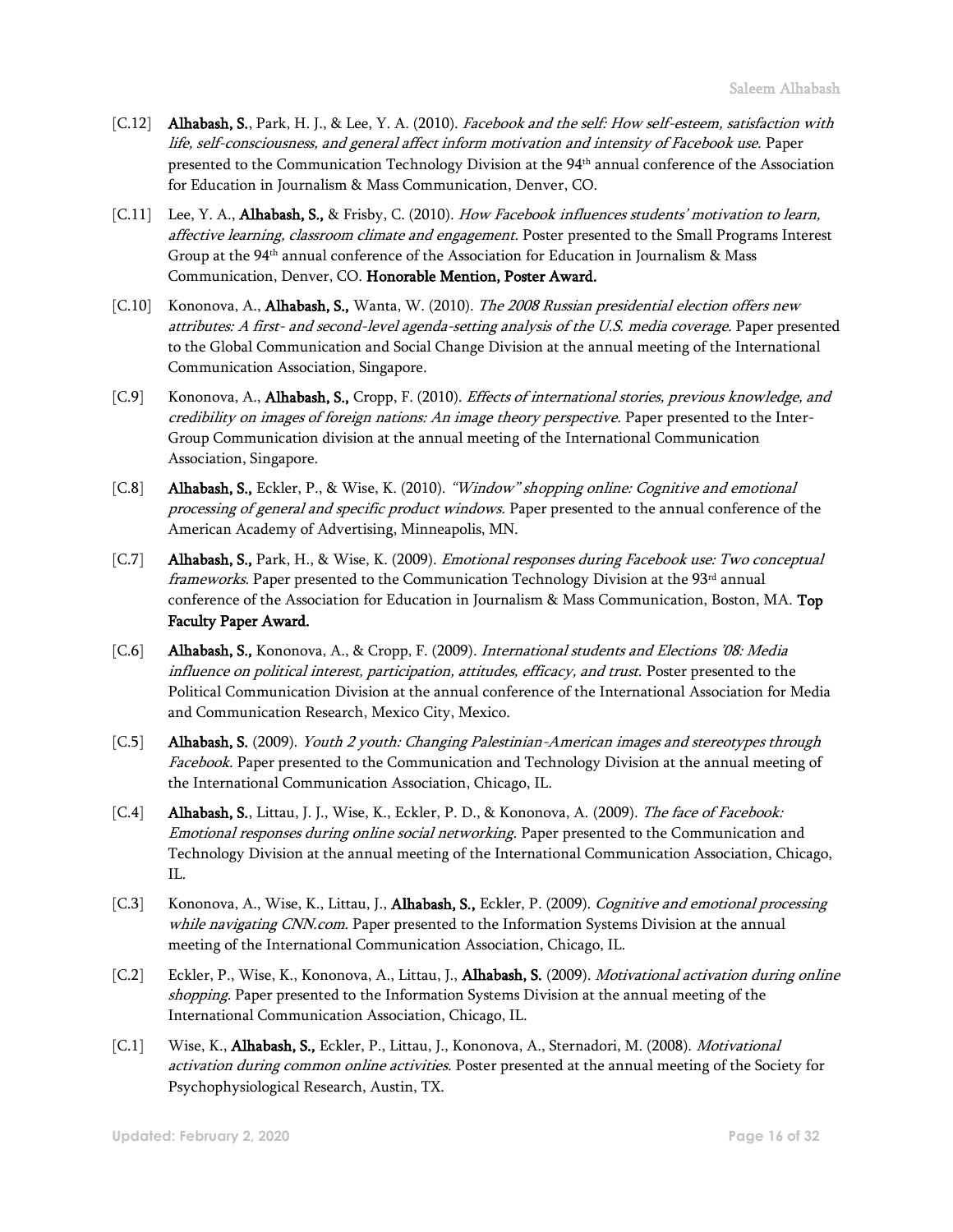## PRE-CONFERENCES

- [PC.3] Alhabash, S., Mastin, T., Miracle, G., Sheehan, K., & Lee, W.-N. (2020). Diversity, equity, and inclusion in action: Advertising research, teaching, and practice. American Academy of Advertising Full-Day Pre-Conference, San Diego, CA, March 26, 2019. [Cancelled due to moving the conference to a virtual conference]
- [PC.2] Alhabash, S., Thorson, K., Drumwright, M., & Pounder, K. (2018). Digital advertising & ethics: Research, teaching, and practice. American Academy of Advertising Full-Day Pre-Conference, New York, NY, March 22, 2018.
- [PC.1] Alhabash, S., Kononova, A., Richards, J., Wise, K., & Bailey, R. (2016). Your brain on advertising: Psychophysiological and neuroscientific approaches to studying advertising effects and processes. American Academy of Advertising Full-Day Pre-Conference, Seattle, WA, March 17, 2016.

## GRANT EXPERIENCE

#### GRANTS | ONGOING:

#### GRANTS | COMPLETED:

- [GC.12] Brand's New World 2.0: Executive Education Seminar: Social Media Toolkit for Brand Protection [\$2,750, awarded, Fall 2020] MSU A-CAPP Center. Role: co-PI with Anastasia G. Kononova & Patricia Huddleson.
- [GC.11] Beyond Counterfeit Takedowns: Proactive Engagement of Social Media Users Through Consumer Psychology [\$7,200, awarded, Fall 2019] MSU A-CAPP Center. Role: co-PI with Anastasia G. Kononova & Patricia Huddleston.
- [GC.10] Evaluating a Web-Based Crisis Hotline for Sexual Assault Victims: Decreasing Barriers, Increasing Help-Seeking, and Improving the Help-Seeking Experience [\$351,975, awarded, Fall 2018] National Institute of Justice. Role: co-PI with Carrie A. Moylan (PI).
- [GC.9] Observing and Interacting with Zoo Animals to Reduce Stress [\$16,790, awarded as research gift, Fall 2018] Doner Agency and the Detroit Zoological Association. Role: PI with Anastasia Kononova and Patricia Huddleston (co-PIs).
- [GC.8] Measuring Psychophysiological Responses to Campaign Ads [\$9,988, awarded, Summer 2017] Doner Agency. Role: PI.
- [GC.7] Celebration Drinking and Social Media [\$10,000, awarded, Fall 2015], Trifecta Initiative at Michigan State University. Role: PI, with Sandi Smith & Pang-Ning Tan.
- [GC.6] **Teenage Girls Selfies and Self-Esteem** [\$10,000, awarded, Fall 2015] Department of Advertising + Public Relations. Role: PI.
- [GC.5] SBE:Small:Option: Online Safety for the Ages: Generational Differences in Motivations to Use Security Protections in an Online Banking Context [\$648,395, awarded, Summer 2013], NSF, Robert LaRose (PI). Role-Co-PI.

\* REU Supplement (\$8,000) awarded in Summer 2015.

[GC.4] Investigating Psychophysiological Processing of Alcohol Advertising on Social Media among Underage Minors: Policy Implications [\$20,000, awarded, Fall 2015], Institute for Public Policy and Social Research (IPPSR), Michigan Applied Public Policy Research Paper (MAPPR). Role: PI, with Jef I. Richards, Elizabeth Taylor Quilliam, and Anna McAlister.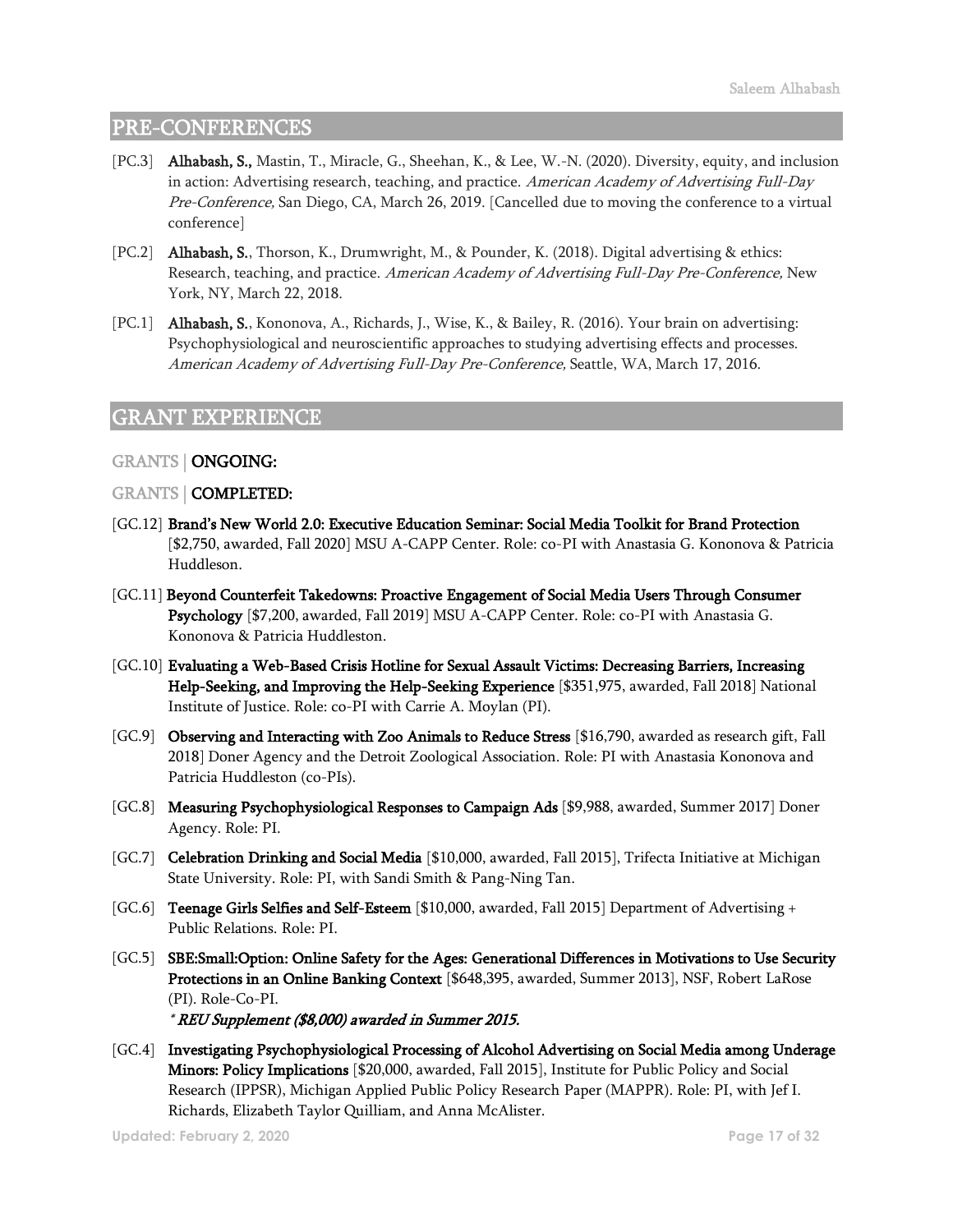- [GC.3] **Experiments on the Psychological Effects of Facebook** [\$7,314, awarded, Fall 2014], Department of Advertising + Public Relations. Role: PI.
- [GC.2] The Psychology of Texts From Last Night Users [\$10,000, awarded, Summer 2012], MSU's Department of Advertising + Public Relations. Role: PI, with Richard Cole.
- [GC.1] Missouri Health Information Technology Assistance Center [\$6,836,335, funded], Dept. of Health & Human Services. Grant T. Savage (PI). Role: Strategic Communication Researcher.

GRANTS | NOT FUNDED

- [GU.17] Engineering Research Center on Anti-Counterfeiting [\$10,000,000] National Science Foundation. Role: Specialist with Evangelyn Alocilja (PI).
- [GU.16] Benefits of Older Adults' Technology Use (BOAT) Resubmission 2 [\$3,587,036.13] National Institutes on Aging. Role: Co- PI with Shelia Cotten (PI), Keith Hampton, Bill Chopik, and RV Rikard.
- [GN.15] Cross-Culturalism in Advertising, Public Relations, and Journalism Education [\$10,000] Mass Communication & Society Division of AEJMC. Role: PI with Maria Len-Rios and Anastasia Kononova (Co-PIs).
- [GN.14] Benefits of Older Adults' Technology Use (BOAT) Resubmission 1 [\$3,535,456] National Institutes on Aging. Role: Co- PI with Shelia Cotten (PI).
- [GN.13] Identifying Genetic, Environmental, and Technological Predictors of Digital Aggression [\$426,250] National Institutes of Health. Role: Co-Lead PI with S. Alexandra Burt (Co-Lead PI).
- [GN.12] Benefits of Older Adults' Technology Use (BOAT) [\$3,530,025] National Institutes on Aging. Role: Co-PI with Shelia Cotten (PI).
- [GN.11] I Like, I Share, I Wanna Drink: Social Media Alcohol Marketing Effects on Youth (resubmission) [\$2,022,085] National Institutes of Health – National Institutes of Alcohol Abuse & Alcoholism. Role: Co-lead PI with Jef I. Richards (co-Lead PI).
- [GN.10] Privacy of the Networked Self [\$292,077] Digital Trust Foundation. Role: PI.
- [GN.9] CHOMPS: In-Store and Online Coupons for Healthier Snack Choices among Adolescents [\$460,006, not funded] National Institutes of Health, Sean Cash & Anna McAlister (Co-PIs). Role: Co-I
- [GN.8] I Like, I Share, I Wanna Drink: Social Media Alcohol Marketing Effects on Youth [\$1,492,044, scored but not funded] National Institutes of Health – National Institutes of Alcohol Abuse & Alcoholism, Jef I. Richards (PI). Role: Co-PI
- [GN.7] Bolstering and Consolidating the Culture of Lawfulness in Mexico [\$998,373, not funded, sequester], U.S. Dept. of State, Manuel Chavez (PI). Role: Senior Investigator.
- [GN.6] The Michael Communicator (MC), a Web Application to Enhance Physician-Patient-Family Communication [\$74,352, not funded], MSU/Sparrow Center for Innovation and Research, Constantinos Coursaris (PI). Role: co-PI.
- [GN.5] IBSS-Ex: Bias Ninja: Measuring and Changing Implicit Evaluations of Arabs and Muslims Using Mobile Games [\$249,560, not funded], NSF. Saleem Alhabash (PI).
- [GN.4] The MC (emcee), a Web Application to Enhance Physician-Patient-Family Communication [\$869,085, not funded], PCORI, Geri Zeldes (PI). Role: co-PI.
- [GN.3] Cincinnati Stroke Prevention/Intervention Research Program (SPIRIP) [\$4.5 Million, not funded], NIH, Dawn Kleindorfer (PI). Role: co-Investigator.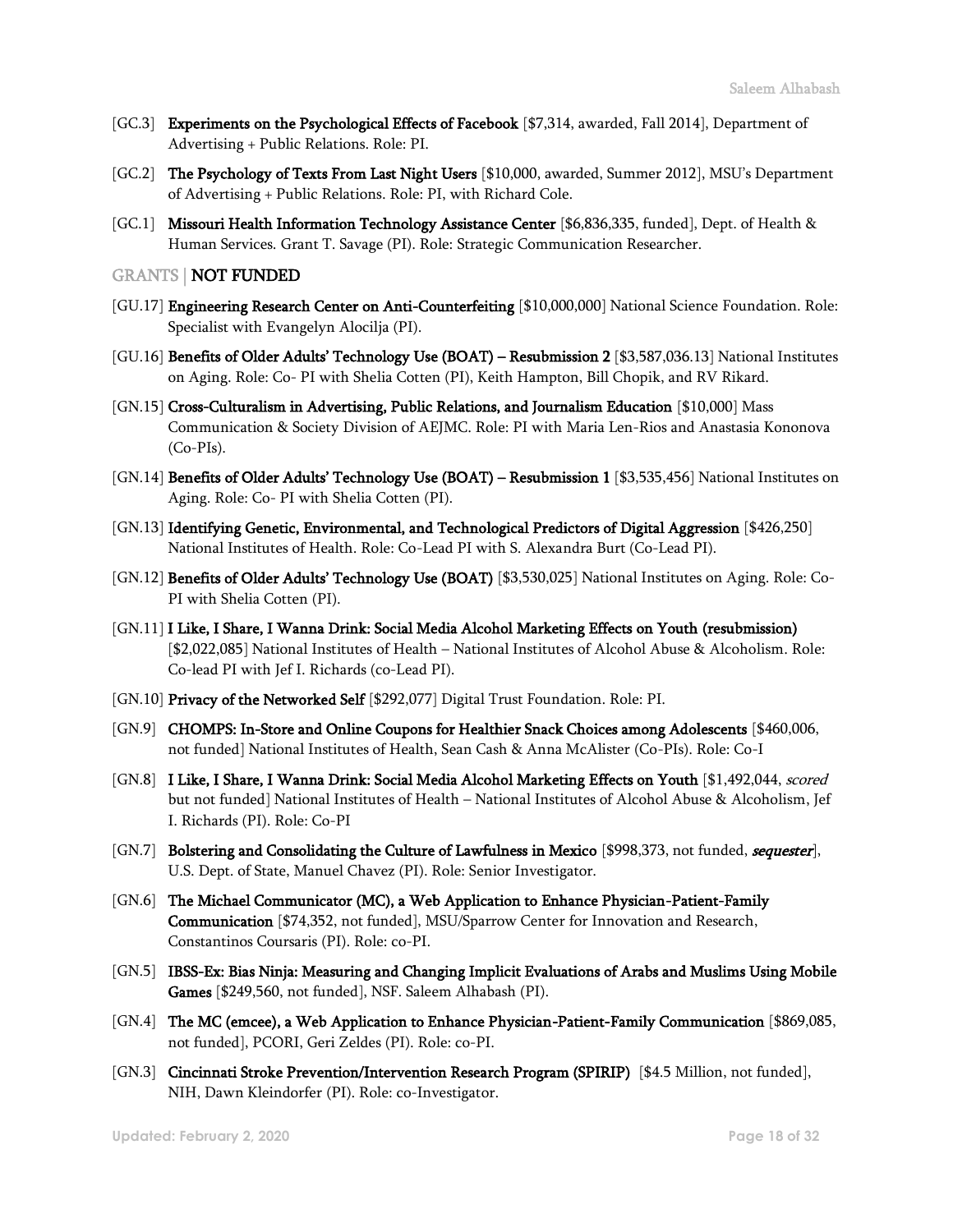- [GN.2] My(Self) and My(Avatar): Using VR Technologies to Foster Physical Activity [\$401,998.00, not funded], NIH, Nora Rifon (PI). Role: co-PI.
- [GN.1] Strengthening the Mexico Federal Public Defender Program [\$6 million, not funded], U.S. Dept. of State. Maureen Conner & Manuel D. Chavez (Co-PIs). Role: Academic Consultant.

## RESEARCH EXPERIENCE

- $2008 2013$  Assistant Researcher & Consultant  $\cdot$  Al-Hurra Television  $\cdot$  USA
- 2008 2011 Research Assistant · PRIME Lab & Health Communication Research Center · University of Missouri's School of Journalism • Columbia, MO
	- Fall 2008 Research Assistant · International Programs Office · Missouri School of Journalism · Columbia, MO

## TEACHING EXPERIENCE

## COURSES | Michigan State University

- ADV 375 Consumer Behavior (undergraduate, 50-150, online & in-person)
- ADV 413 Issues in Contemporary Advertising (undergraduate, 225 student)
- ADV 486 Integrated Campaigns (undergraduate, 30 students)
- ADV 850 Public Relations Planning (graduate, 15 30 students)
- ADV 892 Media and Advertising Psychology & Psychophysiology (graduate, 5-10 students)
- ADV 835 Multimedia Content Creation for Advertising and Public Relations (graduate, 26 students)
- ADV 975 Quantitative Research Design (graduate, 5-10 students)
- CAS 827 Digital Media Strategies [Online M.A. in Strategic Communication] (graduate, online, 20 students)
- CAS 840 Audience Analytics [Online M.A. in Strategic Communication] (graduate, online, 20 students)
- CAS 892 Mediation & Moderation Models (graduate, 15 students)
- CAS 892 Basics of SPSS (graduate, 5 10 students)
- CAS 975 Introductory Methods (graduate, 5-10 students)
- COM 803 Quantitative Research Methods (online, graduate, 10 20 students)
- TC301 [MI301] Bringing Media to Market (undergraduate, 60 220 students)
- TC401 [MI401] Social Media in Society (undergraduate, 30 50 students)
	- TC 891 Psychological Theories and Methods for Media & Information Studies (graduate,  $15 20$ students)

## COURSES | University of Missouri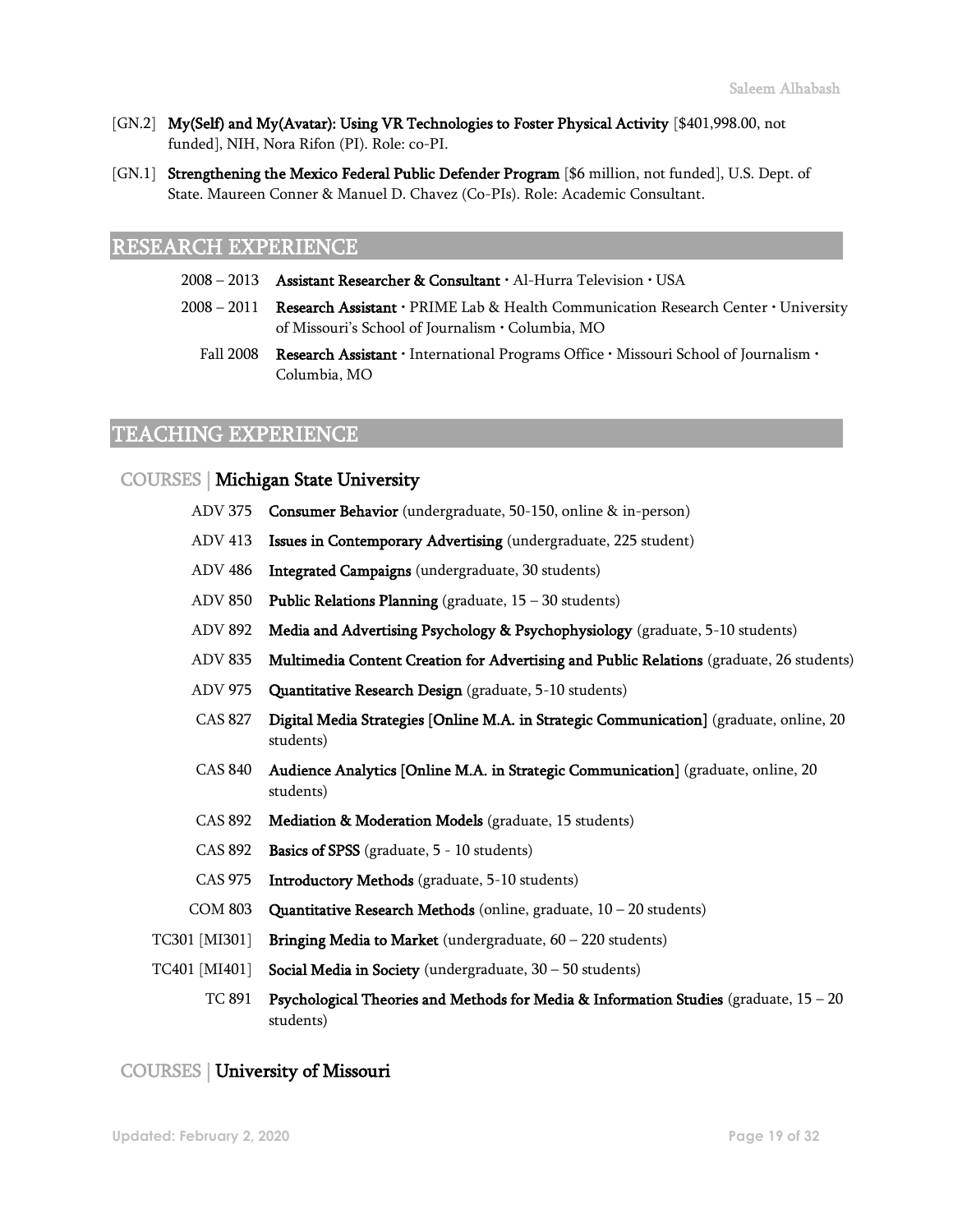- JOUR 2000 Cross Cultural Journalism (undergraduate, required, 250 students)
- JOUR 4258 Global Communication (undergraduate/graduate, 12-15 students)
- JOUR 4262 Introduction to Interactive Advertising (undergraduate/graduate, 60-70 students)
- JOUR 4658 International Journalism (undergraduate/graduate, 30 students)
- JOUR 7256 Public Relations (online, graduate, 13 students)

## AWARDS

| 2019-2020 | <b>Institute for Diverse Leadership Fellow</b><br>Association for Education in Journalism and Mass Communication (AEJMC)         |
|-----------|----------------------------------------------------------------------------------------------------------------------------------|
| 2018      | <b>Teacher-Scholar Award</b><br>Michigan State University                                                                        |
| 2017      | University Faculty Mentor Award [Nominated, not awarded]<br>Michigan State University                                            |
| 2017      | <b>Top Poster Award</b><br>D.C. Health Communication Conference                                                                  |
| 2017      | Best Article Award, Journal of Interactive Advertising [Nominated, not awarded]<br>American Academy of Advertising               |
| 2016      | Best Article Award, Mass Communication and Society<br>Association for Education in Journalism and Mass Communication (AEJMC)     |
| 2016      | Best Article Award, Journal of Interactive Advertising<br>American Academy of Advertising (AAA)                                  |
| 2016      | <b>Top Poster Award</b><br>Kentucky Conference on Health Communication                                                           |
| 2015      | <b>Outstanding Faculty Member</b><br>Be Spartan Green - MSU Office of Sustainability                                             |
| 2015      | Gold ADDY - 'Advertising Cocktail Book'<br>ADDY Awards, Creative Alliance - Mid-Michigan; with Paula Storrer and Jef<br>Richards |
| 2014      | Honorable Mention - 'Time in a Box' calendar<br>ADDY Awards, Creative Alliance-Mid-Michigan; with P. Storrer and J.I. Richards   |
| 2014      | Top Poster Award<br>ComSHER Division, AEJMC                                                                                      |
| 2014      | Mary Alice Shaver Promising Professor Award<br>American Academy of Advertising                                                   |
| 2013      | <b>Most Productive Faculty Award</b>                                                                                             |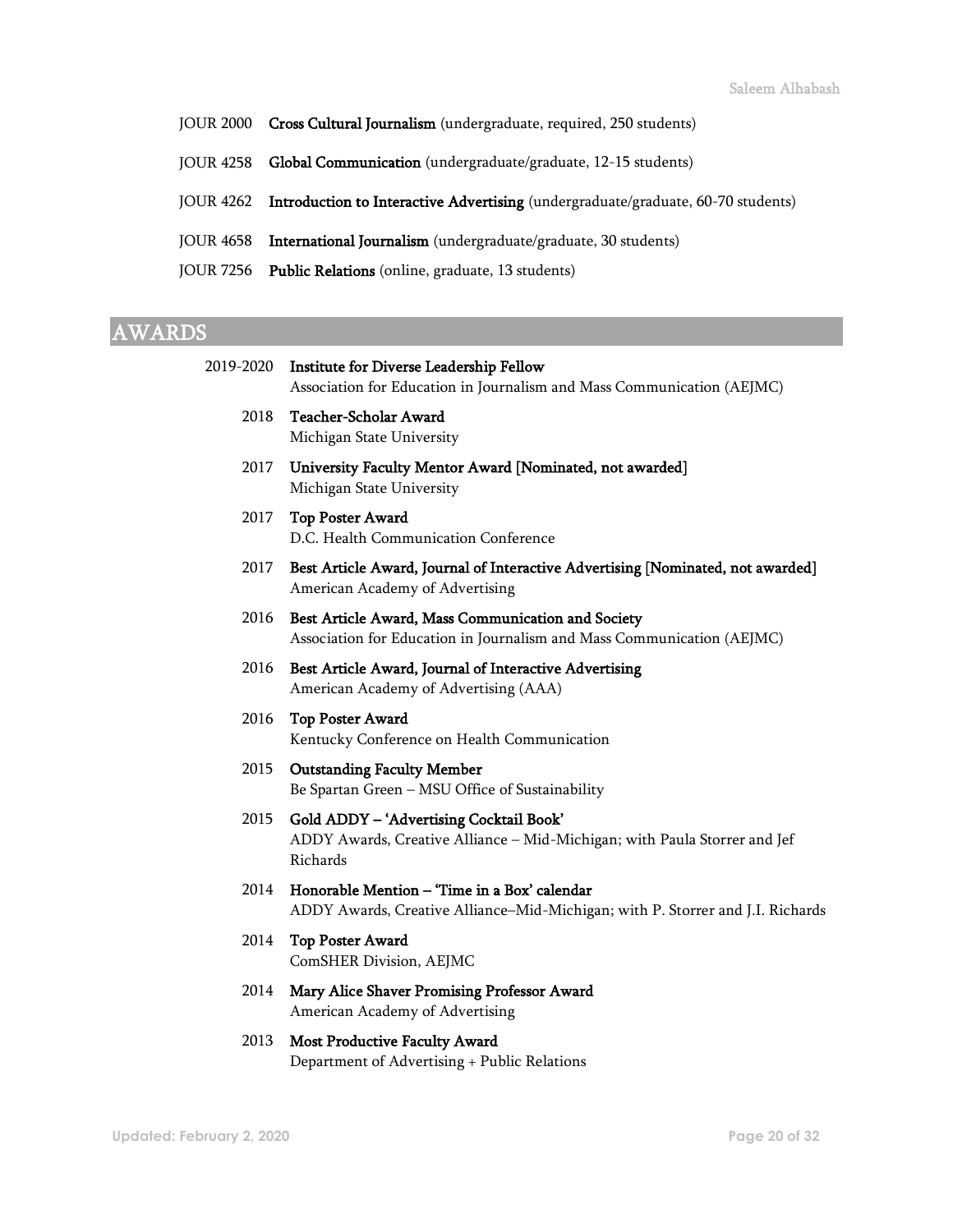- 2012 Top Faculty Paper (Third Place) Advertising Division, AEJMC
- 2011 Top Faculty Paper (Second Place) Minorities and Communication Division, AEJMC
- 2010 Top Student Poster Award Society for Psychophysiological Research
- 2010 Honorable Mention Poster Competition Small Programs Interest Group, AEJMC
- 2009 Top Faculty Paper Award (Second Place) Communication Technology Division (CTEC), AEJMC

## INVITED ACADEMIC & PROFESSIONAL TALKS

- Fall 2020 Trainer: A Brand's New World Part 2: Executive Education Seminar: Social Media Toolkit for Brand Protect – with Anastasia Kononova & Patricia Huddleston Center Anti-Counterfeiting and Product Protection (A-CAPP), Michigan State University Fall 2020 Moderator: A Brand's New World Part 2: Proactive Strategies on Social Media to
	- Protect Brands Center Anti-Counterfeiting and Product Protection (A-CAPP), Michigan State University
- Summer 2020 Moderator: A Brand's New World: Online Counterfeit: The Pharma Experience Center Anti-Counterfeiting and Product Protection (A-CAPP), Michigan State University
	- Fall 2019 Guest Lecture: Digital Persuasion: Effects of indirect and direct persuasion on risky attitudes and behaviors Charles H. Sandage Department of Advertising, College of Media, University of Illinois at Urbana-Champaign
	- Fall 2019 Exploring Consumer Behavior Theory and Its Applications to Counterfeits Brand Protection Strategy Summit, A-CAPP Center, Michigan State University, with: A. Kononova and P. Huddleston
	- Fall 2019 Pre-Conference Seminar: Beyond Online Counterfeit Takedowns: Proactive Engagement of Social Media Users through Consumer Psychology Brand Protection Strategy Summit, A-CAPP Center, Michigan State University , with: A. Kononova and P. Huddleston
	- Fall 2018 Keynote Speaker, Visiting International Professional Program, Michigan State University, U.S. Department of State "Race and Social Media" – political delegation from the Central African Republic
	- Fall 2018 Speaker, Alliance for African Partnership, Michigan State University "Advancing Women Agribusiness Entrepreneurs and Innovators Professional Fellows Program: A Kenya, Tanzania, Uganda, US Partnership"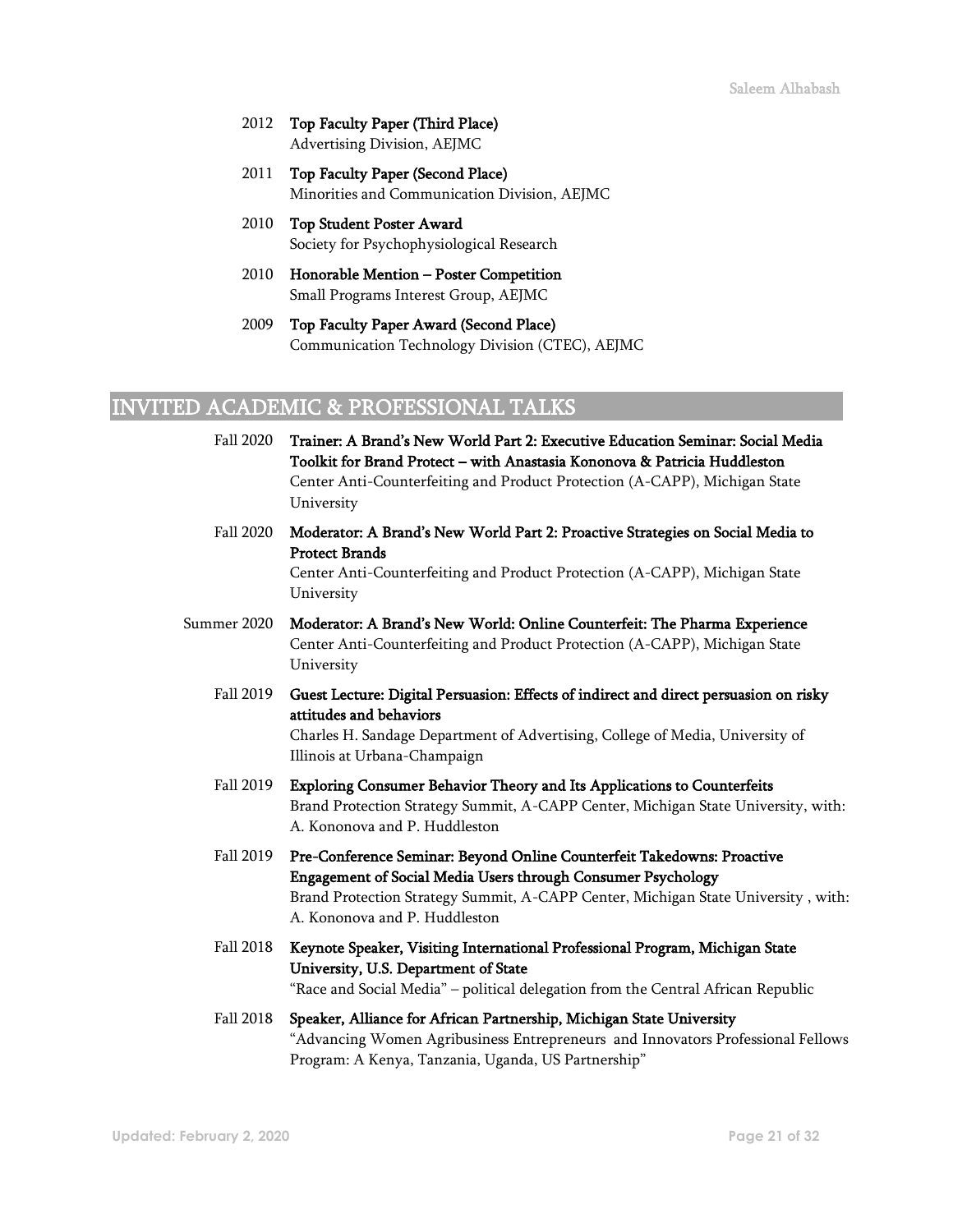- Fall 2018 Speaker, James Madison College, Michigan State University "Death of the Public Square: Politics, Business, and News in the Age of Facebook"
- Fall 2018 Speaker, DePaul University "From Norms to Ads: Social Media Motivating Young Adults to Imbibe"
- Fall 2018 Speaker, University of Georgia "Digital Persuasion Effects: From Digital Advertising to Peer Influence"
- Fall 2018 Keynote Speaker, 2018 IPR Center Symposium: Leveraging the Influence of Social Media

"Beyond Algorithms: Understanding Social Media Users and Effects"

- Fall 2018 Speaker/Facilitator, Brand Protection Strategy Summit, MSU A-CAPP "Maximizing the Value of Data in Brand Protection Activities"
- Fall 2017 Speaker, Community Conversations on Bullying 2, Defeat the Label "Technology Use and Bullying"
- Fall 2017 Panelist, Brand Protection Strategy Summit, MSU A-CAPP "E-Commerce panel: Legit or not? Weeding out counterfeit ads and listings online"
- Spring 2017 Speaker, Trifecta Research Roundup, MSU "Celebration Drinking & Social Media"
	- Fall 2016 Guest speaker, Wee Kim Wee School of Communication and Information, Nanyang Technological University, Singapore "From Norms to Ads: Social Media Motivating Young Adults to Imbibe"
	- Fall 2016 Panelist/Facilitator, Community Conversations on Bullying, Defeat the Label "Understanding Bystanders of Digital Aggression"
	- Fall 2016 Speaker/Facilitator, Brand Protection Strategy Summit, MSU A-CAPP "Social Media Users and Risky Behaviors"
- Spring 2016 Say It In Seven: Science Festival, MSU Greater Lansing "What Does Social Media Use Have to Do with Drinking"
	- Fall 2015 Ignite Talk: MSU-Sparrow Center for Innovations & TRIFECTA Fall Kick-Off "Persuasive Impacts of Social Media"
	- Fall 2014 Guest speaker, Communicative Sciences & Disorders Colloquium, MSU "iLike, iDrink, iShare: Effects of Alcohol Marketing on Social Media"
	- Fall 2013 Guest lecturer, Media & Information Theory Building, MSU "Virality"
	- Fall 2013 Guest lecturer, The World of Media [MSU] "Social Media Marketing"
	- Fall 2012 Guest lecturer, Training Program in Public Relations, Saudi Aramco "Social Media & Cross-Cultural Communication"

#### Fall 2012 Panelist [Honors' College, MSU "Mapping the Boundaries of Friendship: Changing Nature and Tools of Relationships"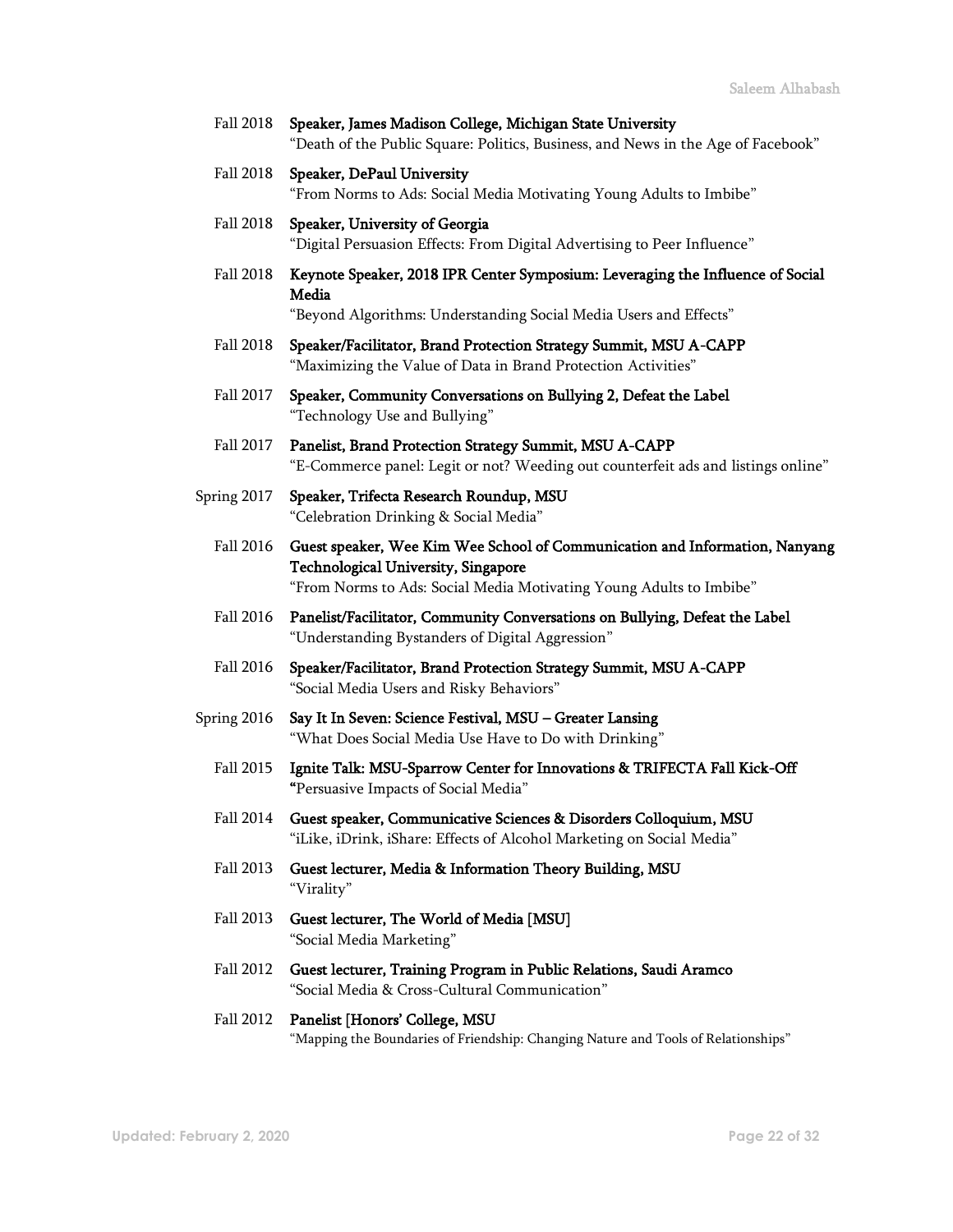| Fall 2012 Guest lecturer, Department of Journalism and Strategic Media, University of Memphis |
|-----------------------------------------------------------------------------------------------|
| "Persuasion 2.0: Conceptualizing virality as a measure of advertising and marketing           |
| effectiveness online"                                                                         |

- Fall 2012 Guest lecturer, The World of Media, MSU "New Media Trends"
- Fall 2012 Guest lecturer, Media & Information Theory Building, MSU "Your brain on media: Using LC4MP to understanding cognitive and emotional processing of mediated communication"
- Summer 2012 Guest lecturer, Global Education Workshop, MSU's Visiting International Professional Program "Social networking and public relations"
- Spring 2012 Guest Speaker, CAS Reunion Day, MSU "The power of viral words"
- Spring 2012 Keynote Speaker, CAS 360, MSU "Changing the world, one interaction at a time"
- Spring 2012 Guest lecturer, Media & Information Theory Building, MSU "Psychophysiological measures for media research"
	- Fall 2011 Guest lecturer, Intro to Media & Information Technology, MSU "How will video games change the world!"
	- Fall 2011 Guest lecturer, The World of Media, MSU "Social Media & Public Relations"
- Spring 2011 (**Keynote Speaker) 4<sup>th</sup> Annual Goodwill Conference: Crossing Borders, Connecting** People Global Issues Leadership Development, Hickman High School • Columbia, MO
- Summer 2010 (Micro-teaching Leader) Orientation for New International Teaching Assistants/Graduate Instructors (ONITA)

University of Missouri, Graduate School • Columbia, MO

- Summer 2010 Guest lecturer, Cross-Cultural Journalism (two lectures), U. of Missouri "Stereotypes and media; Cultural differences"
	- Spring 2010 (Speaker) US Army School of Advanced Military Studies Visit to Missouri School of Journalism

Missouri School of Journalism • Columbia, MO

- Fall 2010 (Panelist) Research in Persuasion and Ethics: Seminar for Online Master's Students Missouri School of Journalism • Columbia, MO
- Fall 2010 Guest lecturer, Solving Practical Problems in Journalism, U. of Missouri "Experiments: Are we having fun yet?"
- Fall 2009 (Speaker) Remembering Gaza: A prayer for peace Mid-Missouri Fellowship of Reconciliation (FoR) • Columbia, MO
- Fall 2009 Guest lecturer, Principles of Strategic Communication, U. of Missouri "Understanding media math in the new communication age"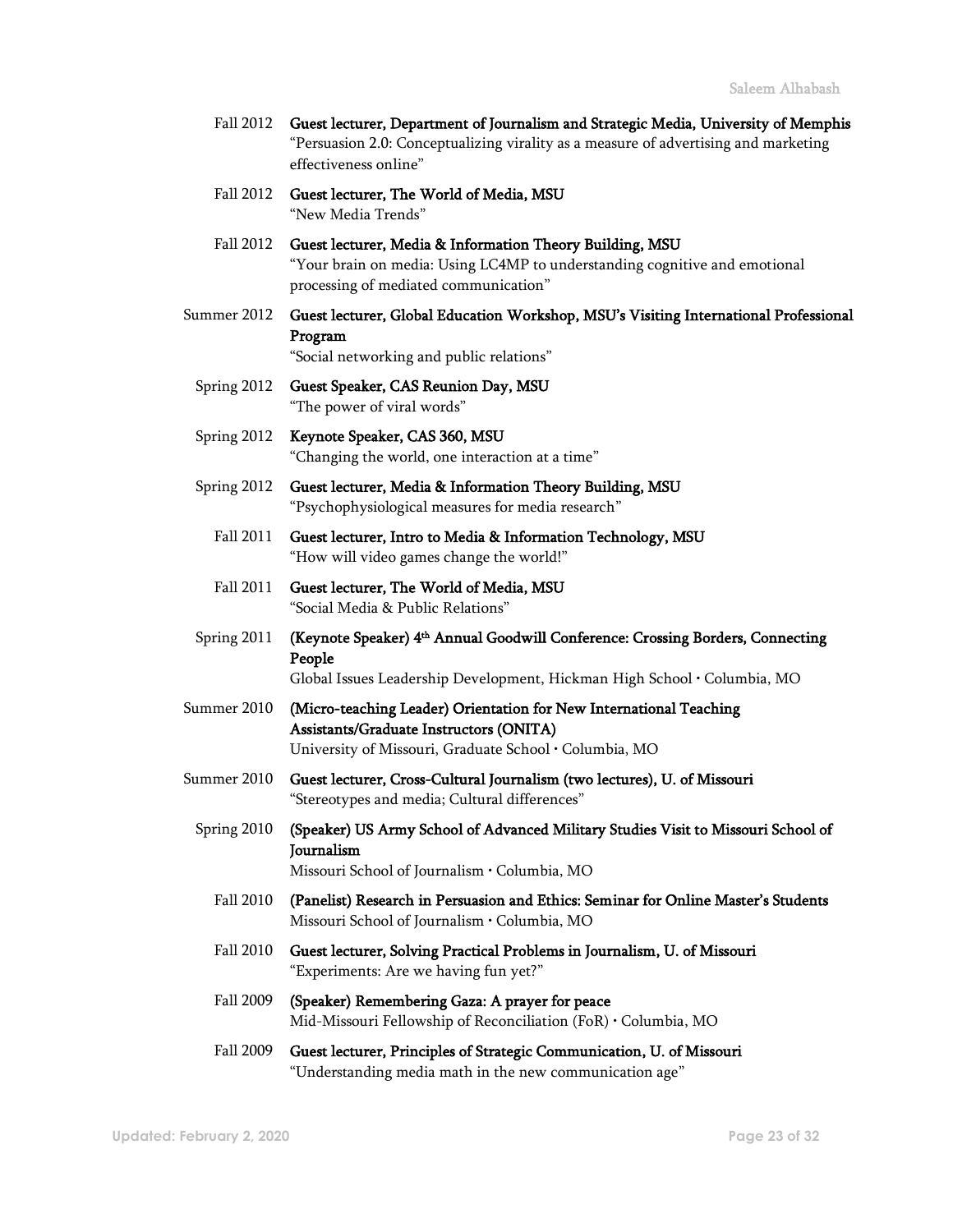| Summer 2009 (Panelist) Off-road advertising, PR, and promotion: What every media manager needs |
|------------------------------------------------------------------------------------------------|
| to know about the terrain ahead: Seminar for Online Master's Students                          |
| Missouri School of Journalism • Columbia, MO                                                   |

- Spring 2009 (Organizer) Talk to a Palestinian Missouri School of Journalism • Columbia, MO
- Spring 2009 (Panelist) The Palestinian-Israeli Conflict and Prospects for Peace: A Conversation of Different Perspectives Students for Progressive Action & Columbia Peace Coalition • Columbia, MO
- Spring 2009 Guest speaker, Noel P. Gist International Seminar, U. of Missouri "Palestinian-Israeli conflict: A Palestinian narrative"
- Summer 2008 (Panelist) Building an airplane while it's flying: Media management in the digital world: Seminar for Online Master's Students. Missouri School of Journalism • Columbia, MO
	- Fall 2008 (Speaker) Youth in the MENA region: Expanding economic prospects in Urban Areas: Highlighting global lessons, creating location solutions World Bank & MENA Child Protection Initiative • Rabat, Morocco
	- Fall 2008 Guest lecturer, News Writing, U. of Missouri "Writing for strategic communication"
	- Fall 2007 Guest lecturer, Cross-Cultural Journalism, U. of Missouri "Understanding the Palestinian-Israeli conflict"
	- Fall 2006 (Speaker) Symposium on Democracy Westminster College • Fulton, MO
	- Spring 2006 (Speaker) World Economic Forum on the Middle East World Economic Forum • Sharm El-Sheikh, Egypt
	- Spring 2006 (Speaker & Panelist) MENA Development Forum World Bank • Beirut, Lebanon
		- Fall 2005 (Speaker) Democratic practices as learning opportunities: Comparing international experiences and understandings Center for Education Outreach & Innovation, Teachers' College of the Columbia University • New York, NY
		- Fall 2004 (Speaker) Youth & New Media The Jordanian Center for Social Studies • Amman, Jordan
	- 2003 2006 (Keynote Speaker) German-Palestinian Encounters Freidrich Naumann Stiftung • Jerusalem, Ramallah & Bethlehem, Palestine

## SCHOLARSHIPS

- 2011 Ralph Shoemaker Journalism Scholarship
- 2011 Chong Ahm Scholarship
- 2010 2011 Beth Berkowitz Journalism Scholarship
	- 2010 Mary Frances Landen Fellowship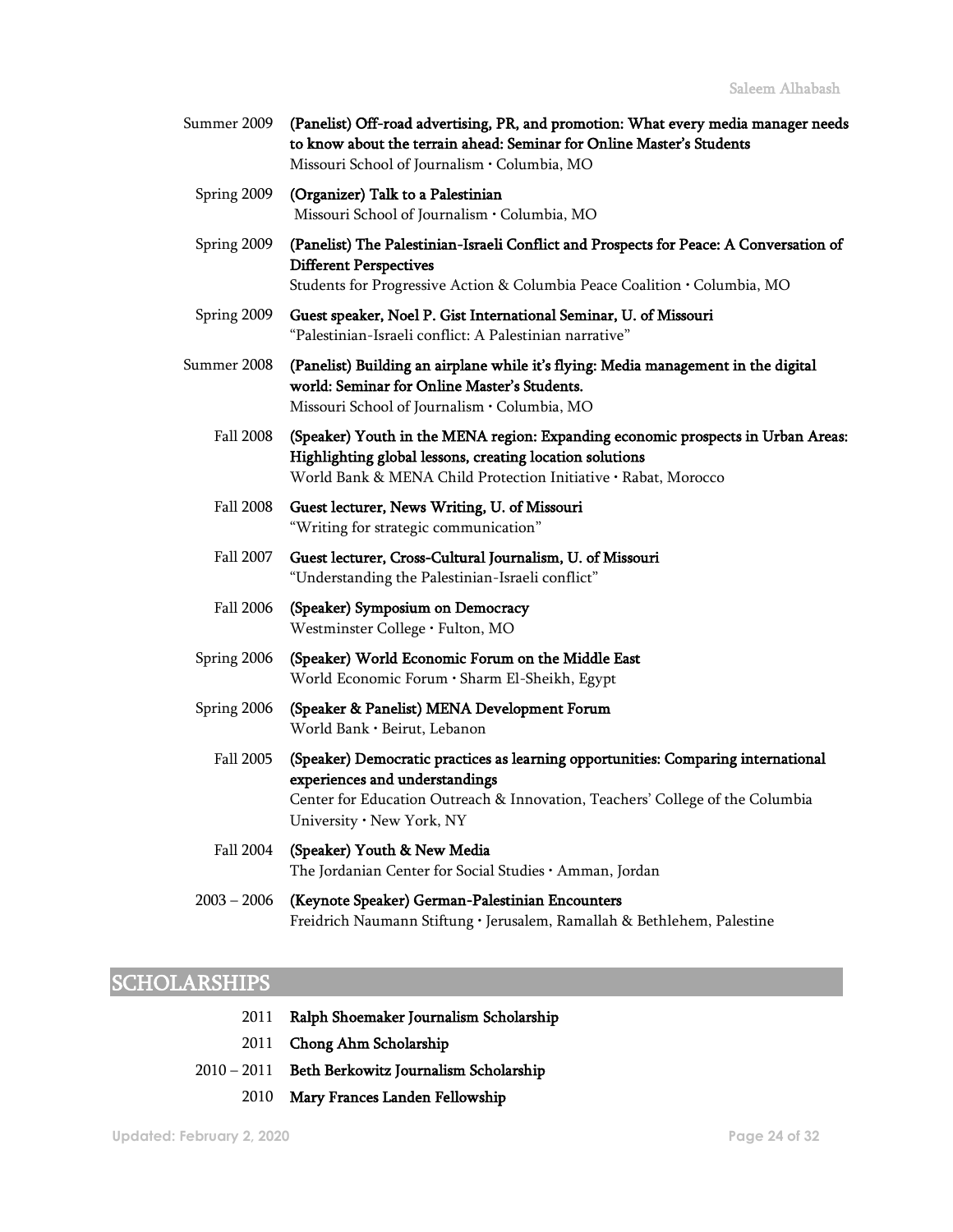- 2010 O. O. McIntyre Scholarship
- 2008 2010 Janice & Frances Rentchler Scholarship
	- 2008 Robert M. Jackson Scholarship
- 2008, 2010 John & Virginia Sutherland Scholarship
	- 2006 Fulbright Scholarship

## I INTERNAL SERVICE

#### Doctoral Advising Completed:

- 1. Carie Cunningham (Journalism) [2016], "Overloaded: Investigating the effects of working memory and perceptual load on attention and memory."
- 2. Chen Lou (Advertising + Public Relations) [2016], "Effects of conspicuity and integration of warning messages in social media alcohol ads: Balancing between persuasion and reactance among underage youth."
- 3. Syed Ali Hussain (Journalism) [2018], "Bittersweet nature of nostalgia and its impact on depression related help-seeking."
- 4. Nasser Almutairi (Advertising + Public Relations [2020], "Social media advertising: Marketing e-cigarettes on Instagram to adolescents & emerging adults in the United States"

#### Current Doctoral Advisees:

- 5. Duygu Kanver (Journalism)
- 6. Mengyan Ma (Advertising + Public Relations)
- 7. Yao Dong (Advertising + Public Relations)

#### Doctoral Committees Completed:

#### (Served On)

- Chronological Order
- 1. Jan Boehmer (Journalism) [2014], "The negative effect of flaming on learning from political news online."
- 2. Laeeq Khan (Journalism) [2014], "Social media and user engagement: A selfdetermination perspective."
- 3. Naheda Makhadmeh (Journalism) [2014], "Frames, modalities, topics and sources: A comparative content analysis of natural disaster, terrorist attack and civil unrest crisis by Egyptian journal bloggers and citizen bloggers."
- 4. Hyun Jung Oh (Advertising + Public Relations) [2015], "How do people pursue multiple goals when they communicate everyday distress and seek emotional support on social network sites."
- 5. Tegan Smischney (Human Family Development Studies) [2016], "Examining the impact of cyberbullying victimization in a postsecondary institution: Utilizing general strain theory to explain the use of negative coping mechanisms."
- 6. Shupei Yuan (Advertising + Public Relations) [2017], "Understanding the effects of aggressive and polite communication styles in the context of risk communication."
- 7. Juan Mundel (Advertising + Public Relations) [2017], "Reinvestigating the beauty match up hypothesis and social comparison in food advertisements."
- 8. Courtland VanDam (Computer Science) [2018], Learning algorithms for detecting disinformation on social media."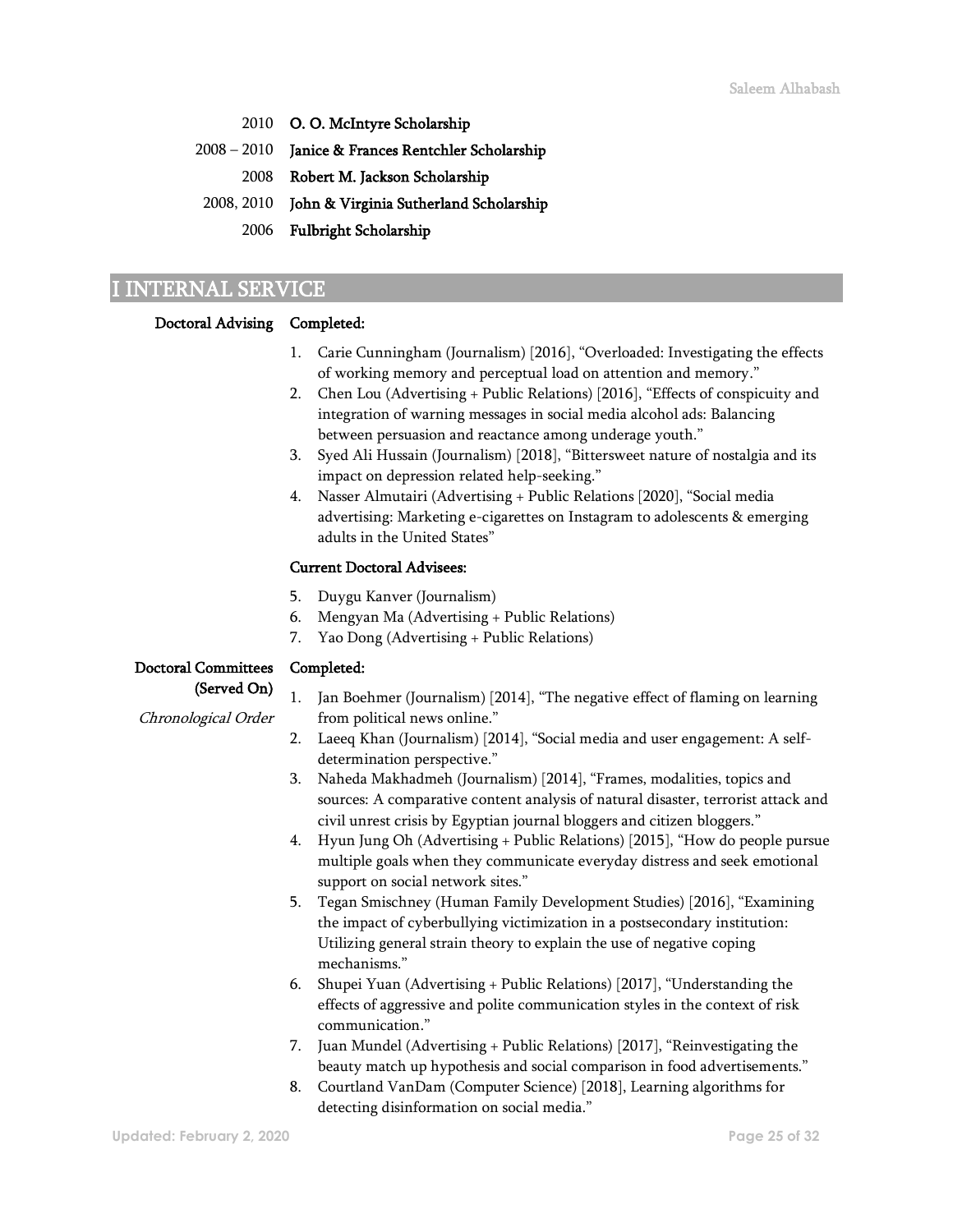- 9. Rebecca Gray (Media and Information) [2018], "Breaks in connectedness? The meaning and experience of response delays in mobile communication."
- 10. Samantha M. Schires (Psychology) [2020], "Examining bias-based cyber victimization among youth: Prevalence, emotional impact, and use of coping strategies."
- 11. Abdullah Alriyami (Advertising and Public Relations) [2020]: Steal Thunder or Be Trumped Up: Effects of Early Crisis Communication across Different Industries in the Information Age."
- 12. Minwoong Chung (Communication) [2020]: "The Role of Trending Norms and Gropup Identity on Pro-Environmental Behaviors."

#### Current Prelim/Dissertation Committees:

- 13. Amy Wisener (Communication)
- 14. Jong-hwan Baek (Media and Information)
- 15. Kristen Lynch (Advertising + Public Relations)
- 16. Linda White (Journalism)

#### MA Advising MA Thesis Committees – Chair

- 1. Shupei Yuan (Advertising + Public Relations) [2013], "What's in an apology?: Virality and source effects on evaluations of crisis response strategies via Facebook."
- 2. Xiaoyu (Rachel) Zhao (Advertising + Public Relations) [2017], "The effects of descriptive norms and involvement on cause-related Facebook profile filter adoption and donation to NPOs."
- 3. Patrick Jamar (Advertising + Public Relations) [2019], "The congruent effects of co-branding green, ecologically-friendly ads."
- 4. Joe Herrada (Advertising + Public Relations) [ongoing], "Influencer marketing: Effects of sponsorship frequency and influencer popularity on attitudes and purchase intentions."

#### MA Thesis Committees - Member

- 1. Yuan Chun Hsu (Advertising + Public Relations) [completed], "The effect on the relationship between retailers and consumers by using Foursquare checkin."
- 2. Luiz Figueira (Advertising + Public Relations) [in progress]

#### MA Advisees

- 1. Abhishek Mutha (Advertising + Public Relations, *completed)*, Top Plan B Poster Award
- 2. Chris Hybel (Advertising + Public Relations, in progress)
- 3. Florence Uwimbabazi (Advertising + Public Relations; Master Card Foundation, *completed*, Top Plan B Poster Award)
- 4. Jee Soo Lee (Advertising + Public Relations, completed)
- 5. Jiani Qian (Advertising + Public Relations, completed)
- 6. Jiayi Fan (Advertising + Public Relations, completed)
- 7. Jinhuan Liu (Advertising + Public Relations, current)
- 8. Joe Herrada (Advertising + Public Relations, current)
- 9. Jordan Smith (Advertising + Public Relation, *former*)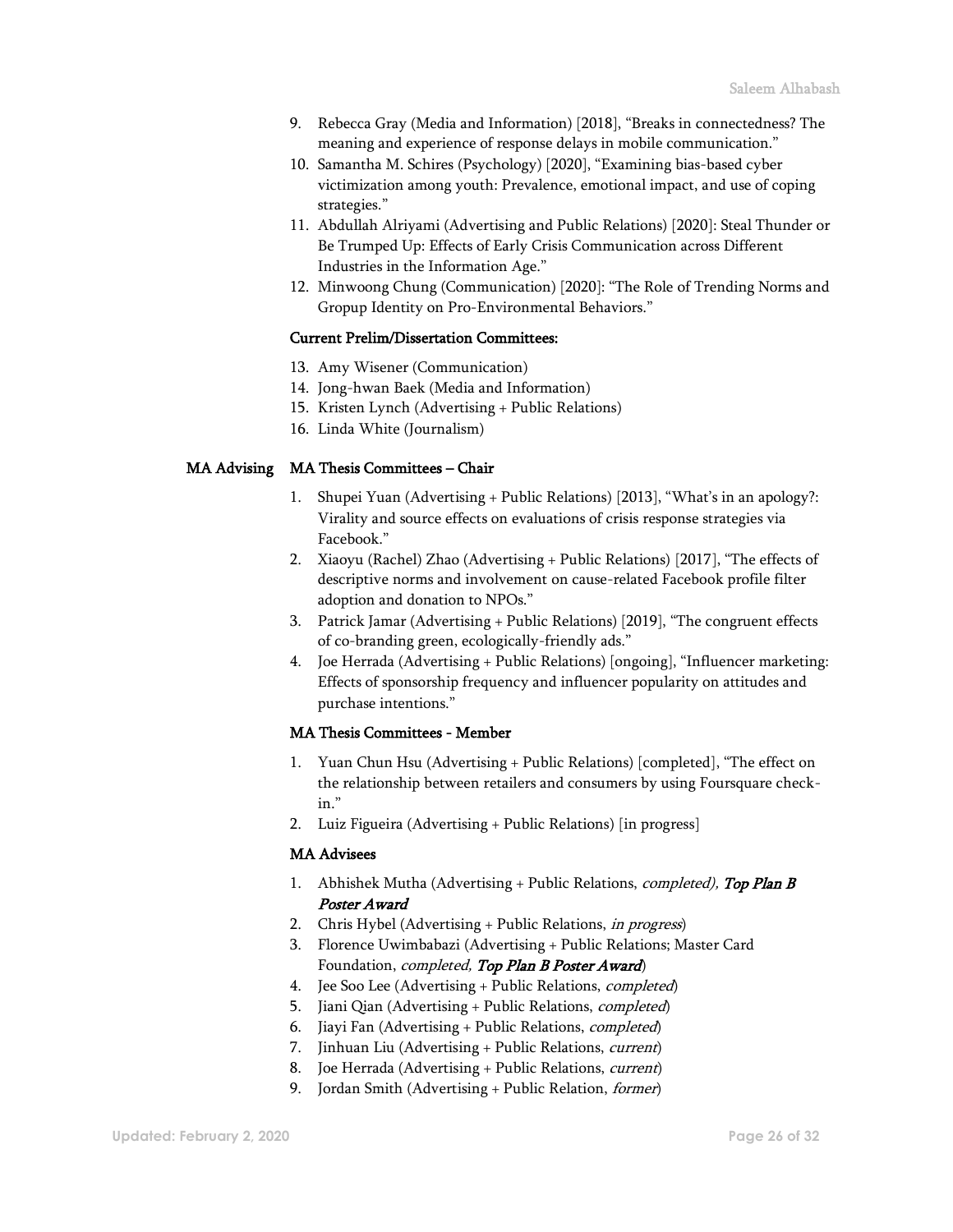- 10. Wangari (Margaret) Githua (Advertising + Public Relations; Master Card Foundation, *completed*), Top Plan B Poster Award
- 11. Ming Lu (Advertising + Public Relations, completed)
- 12. Moli (Jasmine) Jin (Advertising + Public Relations, completed)
- 13. Peng Ding (Advertising + Public Relations, completed)
- 14. Swati Misra (Advertising + Public Relations, completed)
- 15. Victoria Artis (Media and Information, completed)
- 16. Wen-Mo Albert Yuann (Advertising + Public Relations, completed)
- 17. Xichen Huang (Advertising + Public Relations)
- 18. Xu Xu (Advertising + Public Relations, completed)
- 19. Xu Yiwen (Advertising + Public Relations, completed)
- 20. Yiran Zhang (Advertising + Public Relations, completed)

#### Undergraduate

Advising

- 1. Alan Smith [Honors College, Professorial Assistant, Fall '18 2020]
- 2. Alexandra Torres [Research Project, Fall '16-present]
- 3. Anish Nimmagada [Honors College, Professorial Assistant, Fall '18 present]
- 4. Anvita Suneja [Honors College, Professorial Assistant, Fall 19 present]
- 5. Audreina Caushi [Entrepreneurship Option, Fall '17]
- 6. Elishia Johnson [CAS Undergraduate Research Scholarship, Fall '14]
- 7. Emily Clark [Honors College, Professorial Assistant, Fall '16-present]
- 8. Fallyn Richmond [Research Project, Fall '19]
- 9. Isaac Constans [Research Project, Fall '14]
- 10. Jessica Hirsch [Research Project, Spring '17-present]
- 11. Khushi Kapoor [Honors College, Professorial Assistant, Fall '20 present]
- 12. Kirstyn Shiner [CAS Undergraduate Research Scholarship, Fall '14]
- 13. Lacie Kunselman [Honors College, Professorial Assistant, Fall 19 present]
- 14. Maddie Barnes [Honors College, Professorial Assistant, Fall '15-Summer '17]
- 15. Morgan Eisle [Independent Study Research, Fall '14]
- 16. Noah Hirsch [Research Project, Spring '18-present]
- 17. Rashad Timmons [Research Project, Fall '15]
- 18. Savannah Schodowski [Honors Project, Fall '17]

- University [Judge] Annual University Undergraduate Research and Arts Forum
	- [Reviewer] Trifecta Initiative Pilot Funding Grant Proposals [2016-2017]
	- [Reviewer] Humanities and Arts Research Program [2018-present]
	- [Member] MSU Faculty Senate [2020-2021]
	- [Member] MSU University Council [2020-2021]

- College [Member] Information and Media Ph.D. Visioning Committee
	- [Member] CAS Dean Search Committee
	- [Member] College Advisory Council (CAC)
	- [Ad Hoc Member] College By-Laws Revision Committee
	- [Judge] Media and Information Studies Ph.D. Student Colloquium
	- [Moderator] Sustained Dialogue on Diversity and Inclusion
	- [Member] Information and Media Ph.D. Speakers' Series
	- [Chair] College Advisory Council
- Department Founder & Co-Director, Media and Advertising Psychology (MAP) Lab, Dept. of Advertising + Public Relations
	- Department Advisory Committee, Dept. of Advertising + Public Relations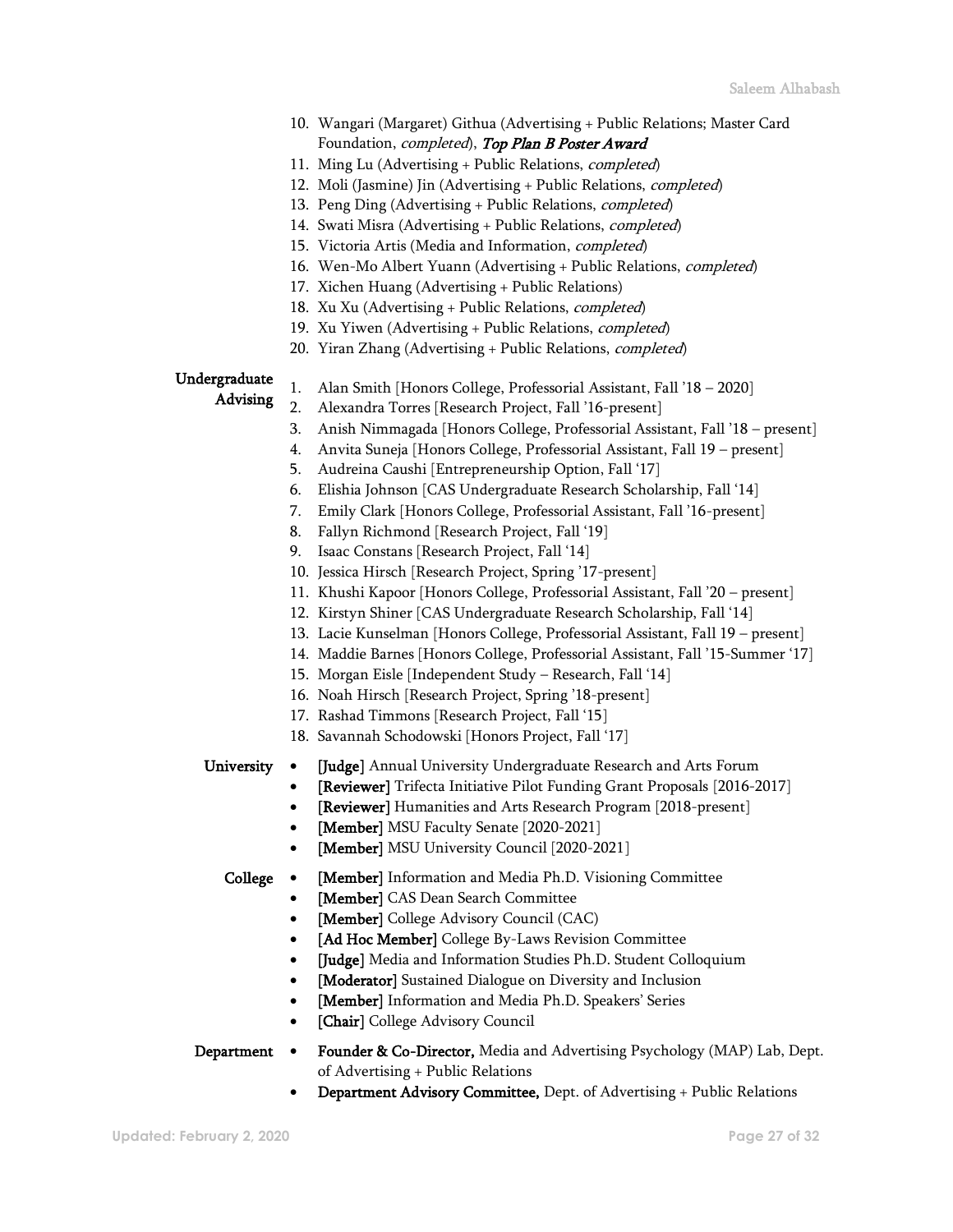- Graduate Studies Committee, Dept. of Advertising + Public Relations
- Doctoral Application Review Committee, Dept. of Advertising + Public Relations
- Undergraduate Curriculum Revision Committee, Dept. of Advertising + Public Relations
- Research Resources Committee, Dept. of Advertising + Public Relations
- Search Committee Member, Department of Advertising + Public Relations for the following positions:
	- i. Advertising Analytics
	- ii. Advertising and Neuroscience
	- iii. Advertising, Public Relations, and Health Communication
	- iv. Brandt Chair in Public Relations and New Media
	- v. Communicating Science, Health, Risk, and Environment Advertising and Public Relations
	- vi. Communicating Science, Health, Risk, and Environment Advertising and Public Relations (Automotive)
	- vii. Digital and Social Media
- Research Associate, Children's Central, Dept. of Advertising + Public Relations
- MA Graduate Studies Committee Member, Dept. of Media and Information
- Department RPT Committee, Department of Advertising and Public Relations

## EXTERNAL SERVICE

Leadership [Editorial Board Member] Journal of Advertising, 2021- present [Communication Committee Member] American Academy of Advertising, 2020 – present [Executive Committee Member] Advertising Division, Association for Education in Journalism and Mass Communication, 2020 – present [Associate Editor] Journal of Interactive Advertising, 2018 – present [Editorial Board Member] Brand Protection Professional, 2018 – present [Editorial Board Member] Journal of Interactive Advertising, 2018 – present [Editorial Board Member] Journal of Advertising Education, 2017 [Pre-Conference Organizer] (1) Your Brain on Advertising: Advertising Neuroscience and Psychophysiology (2016); (2) Digital Advertising & Ethics: Research, Teaching, & Practice (2018), American Academy of Advertising [Committee Member] Website Development Committee, Society for Psychophysiological Research [Article Editor] Sage Open, 2014 & 2017 [Program Chair] Meaningful Play, 2012 [Co-Guest Editor] Games and Culture Special Issue on Meaningful Play, 2013 [President] MU Palestine Israel Peace Association (MU-PIPA), 2009-2011 [Board member] Mid-Missouri Fellowship of Reconciliation, 2009-2011 [Trainer] SmokeBusters (Columbia, MO) on PR and media relations [Facilitator] Launching the RJI Collaboratory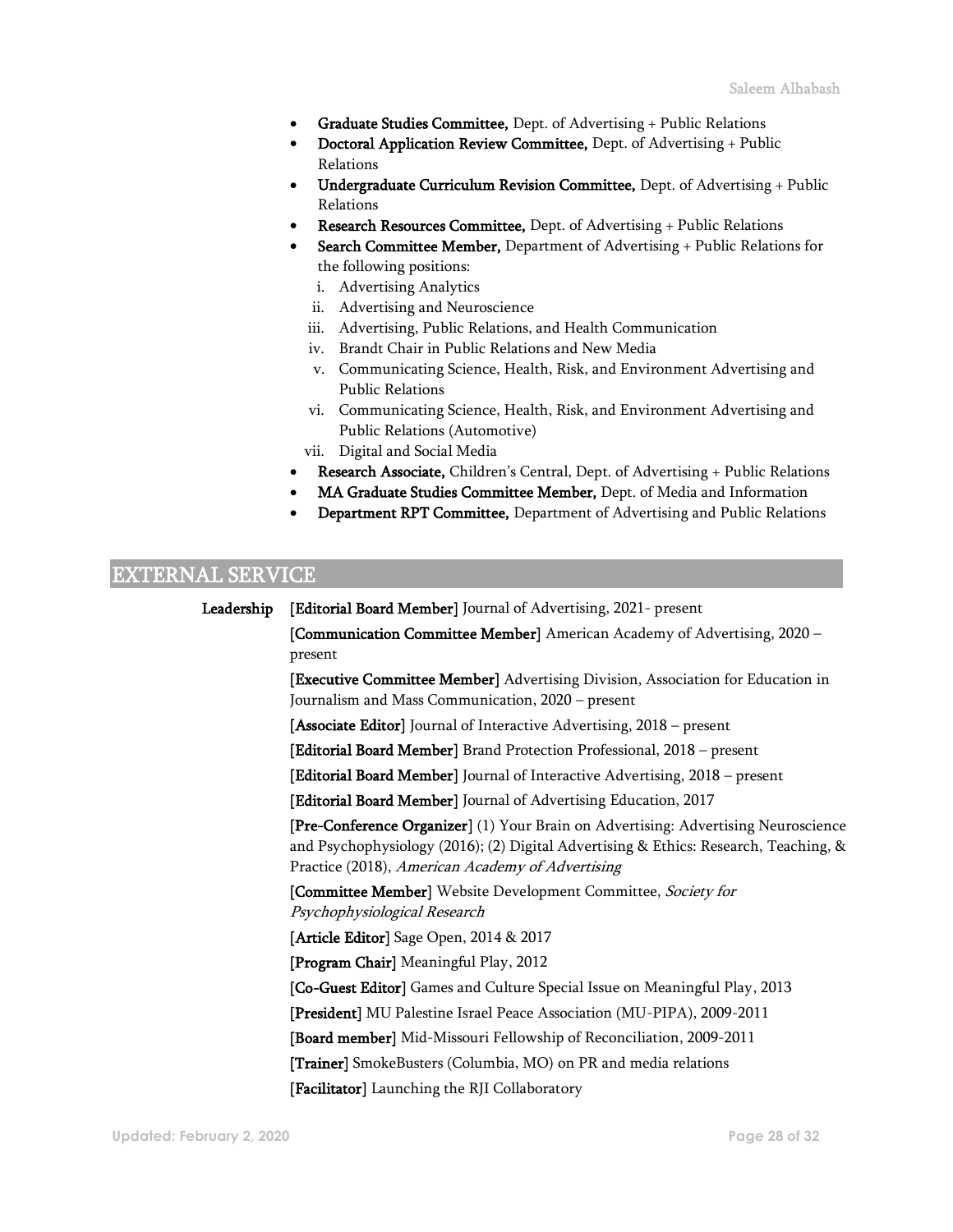| <b>Grant Reviewer</b>      | National Science Foundation, 2015                                                                                                                                                                                                                                                                                                                                                                                                                                                                                                                                                                                                                                                                                                                                                                                                                                                                                                                                                                                                               |
|----------------------------|-------------------------------------------------------------------------------------------------------------------------------------------------------------------------------------------------------------------------------------------------------------------------------------------------------------------------------------------------------------------------------------------------------------------------------------------------------------------------------------------------------------------------------------------------------------------------------------------------------------------------------------------------------------------------------------------------------------------------------------------------------------------------------------------------------------------------------------------------------------------------------------------------------------------------------------------------------------------------------------------------------------------------------------------------|
|                            | University of Leuven, Belgium, 2018                                                                                                                                                                                                                                                                                                                                                                                                                                                                                                                                                                                                                                                                                                                                                                                                                                                                                                                                                                                                             |
| <b>Conference Reviewer</b> | ACM CHI Conference on Human Factors in Computing Systems<br>1.<br>American Academy of Advertising<br>2.<br>Association for Education in Journalism and Mass Communication<br>3.<br>International Communication Association<br>4.                                                                                                                                                                                                                                                                                                                                                                                                                                                                                                                                                                                                                                                                                                                                                                                                                |
| Ad-Hoc Journal<br>Reviewer | Alcohol and Alcoholism<br>1.<br>Behavior Information and Technology<br>2.<br>Clinical Psychology Science<br>3.<br>Communication Methods and Measures<br>4.<br>Computers in Human Behavior<br>5.<br>6.<br>Convergence<br>Cyberpsychology, Behavior, and Social Networking<br>7.<br>European Journal of Marketing<br>8.<br><b>Health Communication</b><br>9.<br>10. Human Communication Research<br>11. IEEE Transactions on Education<br>12. Information, Communication, and Society<br>13. International Journal of Communication<br>14. International Journal of Environmental Research and Public Health<br>15. International Journal of Interactive Marketing and Advertising<br>16. Journal of Computer-Mediated Communication<br>17. Journal of Adolescent Health<br>18. Journal of Advertising<br>19. Journal of Advertising Education<br>20. Journal of American College Health<br>21. Journal of Communication<br>22. Journal of Health Communication<br>23. Journal of Interactive Advertising<br>24. Journal of Interactive Marketing |
|                            | 25. Journal of Social & Personal Relationships<br>26. Journal of Studies on Alcohol and Drugs<br>27. Journalism and Mass Communication Quarterly<br>28. Mass Communication and Society                                                                                                                                                                                                                                                                                                                                                                                                                                                                                                                                                                                                                                                                                                                                                                                                                                                          |
|                            | 29. Media Psychology<br>30. New Media and Society<br>31. Public Health                                                                                                                                                                                                                                                                                                                                                                                                                                                                                                                                                                                                                                                                                                                                                                                                                                                                                                                                                                          |
| <b>MEMBERSHIP</b>          |                                                                                                                                                                                                                                                                                                                                                                                                                                                                                                                                                                                                                                                                                                                                                                                                                                                                                                                                                                                                                                                 |

| 2010 – 2012 Society of Psychophysiological Research (SPR)                            |
|--------------------------------------------------------------------------------------|
| 2010 – present American Academy of Advertising (AAA)                                 |
| 2009 – present Association for Education in Journalism & Mass Communication (AEJMC). |
| 2009 – 2012 International Association for Media and Communication Research.          |
| 2009 – present International Communication Association (ICA)                         |
|                                                                                      |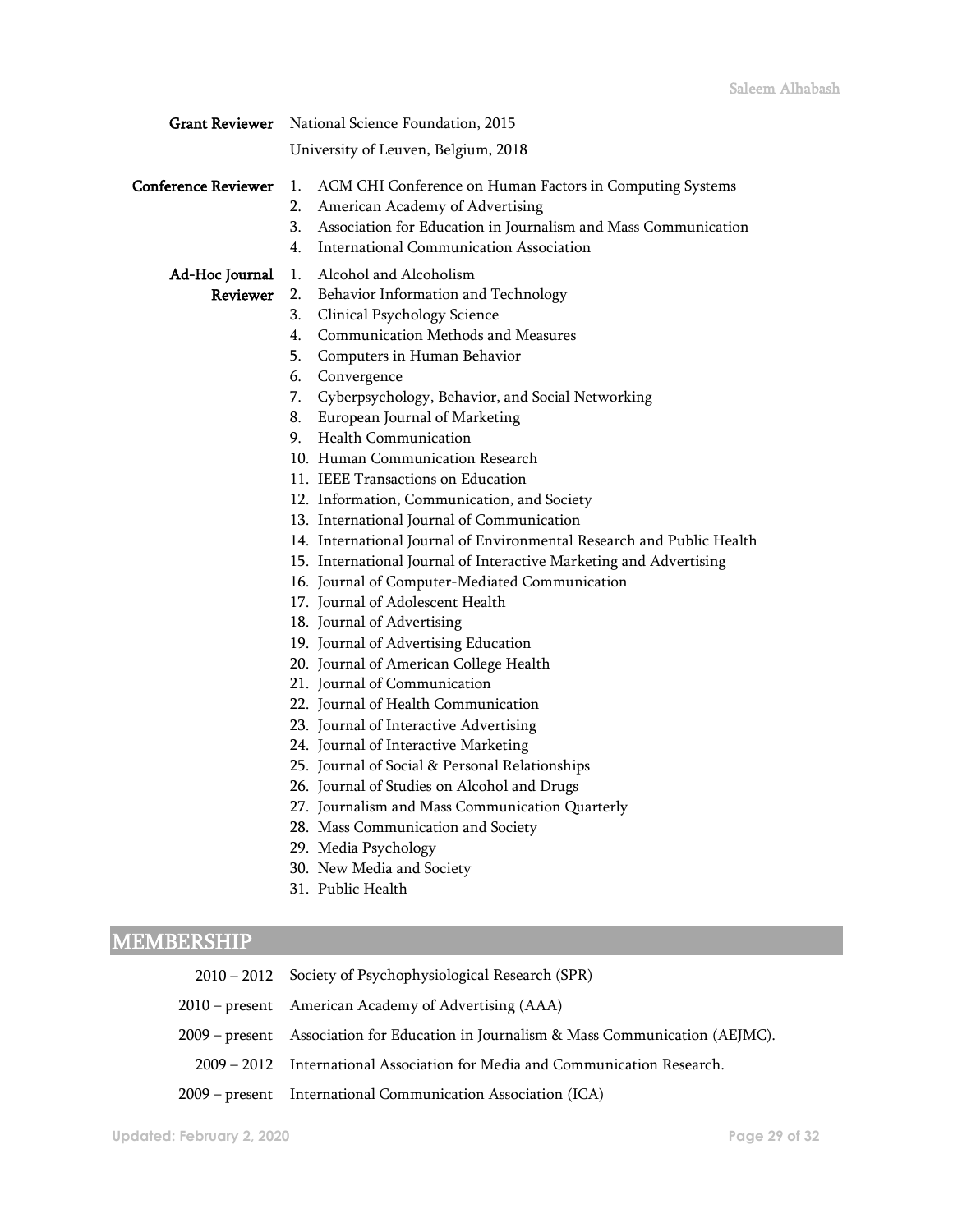# PROFESSIONAL EXPERIENCE

|               | 2010 - 2011 Journalism School Graduate Newsletter Reporter<br>Missouri School of Journalism · Columbia, MO               |
|---------------|--------------------------------------------------------------------------------------------------------------------------|
| 2009          | Graduate Assistant, High School Journalism Teachers Training<br>Reynolds Journalism Institute, ASNE, RJI · Columbia, MO  |
| 2005 – 2006   | Forum for Young Palestinian Journalists (TAWASL) Co-founder and Coordinator<br>PYALARA· Ramallah, Palestine              |
| 2004          | "Media for the Future" Conference Coordinator<br>PYALARA · Ramallah, Palestine                                           |
| 2004          | "Palestinian Youth Speak Out" Conference Coordinator<br>PYALARA, Pax Christi & Brains Unlimited . The Netherlands        |
|               | 2003 – 2005 – Freelance Journalist<br>Al-Ayyam Daily Newspaper · Ramallah, Palestine                                     |
|               | 2002 - 2006 The Youth Times Managing Editor<br>PYALARA · Ramallah, Palestine                                             |
|               | 2001 - 2006 Youth Media and Child Rights Trainer<br>PYALARA (funded by UNICEF & Save the Children) · Ramallah, Palestine |
| 2000 – 2004   | "Alli Sotak" General Supervisor, Talk Show Host and Script Writer<br>PYALARA · Ramallah, Palestine                       |
| $2000 - 2001$ | <b>Reporter and Graphic Designer</b><br>UNICEF · Amman, Jordan & Rabat, Morocco                                          |
|               |                                                                                                                          |

# PROFESSIONAL TRAINING

| 2018               | Sustained Dialogue ®<br>Michigan State University · East Lansing, MI                                                                                                       |
|--------------------|----------------------------------------------------------------------------------------------------------------------------------------------------------------------------|
| 2007               | Kingian Nonviolence Summer Institute<br>University of Rhode Island · Kingston, RI                                                                                          |
| 2005               | <b>Advocacy Training</b><br>Tamkeen Project & the Advocacy Institute $\cdot$ Ramallah, Palestine                                                                           |
| 2000 - 2005        | Child Rights<br>UNICEF & Save the Children $\cdot$ Ramallah, Palestine                                                                                                     |
| March – April 2003 | Annual Training Programme for Palestinian Media Practitioners<br>United Nations Department of Public Information . New York, Washington, D.C., and<br>Geneva, Switzerland. |

# **SKILLS**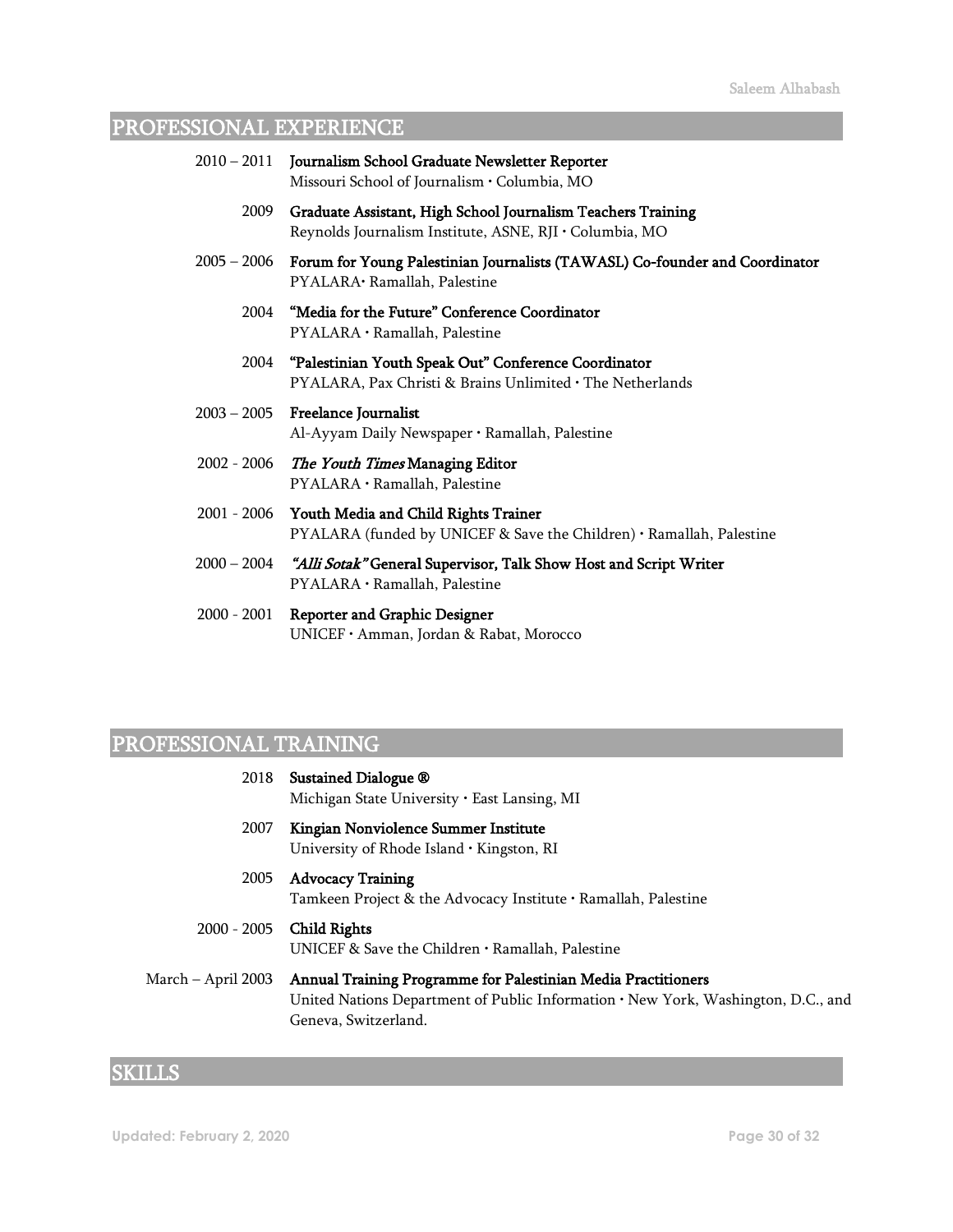- Languages Arabic (native) English (fluent) French (fair)
	- Research Data collection software: MediaLab, DirectRT, BIOPAC, Tobii, online surveys • Data analysis software: SPSS, Amos, bootstrapping macros
		- Media Media Production (TV script writing, photography, graphic design, video editing) • Promotion (public speaking, public relations, event management)
- Administrative Developing grant proposals, project reports, and action plans
	- Strategic planning

## SELECTED MEDIA COVERAGE & APPEARANCES

Media Coverage of: Corrigan, J. R., Alhabash, S., Rousou, M., & Cash, S. B. (2018). How much is social media worth? Estimating the value of Facebook by paying users to stop using it. PLoS One, <https://doi.org/10.1371/journal.pone.0207101>

- Article was viewed 43,116 times on the PLoS One website (as of January 31, 2020).
- 9 news releases (e.g.[, www.eurekalert.org;](http://www.eurekalert.org/) [www.newswire.com\)](http://www.newswire.com/) and over 100 news articles and interviews, including The Boston Globe, MIT Tech Review, ABC News, BBC World, Scientific American, The Daily Mail, PCMag.com, The Washington Post, New York Magazine, The Inquirer, Columbia Journalism Review, Europa Press, among others
- Selected for an Albie Award: "The best work on political economy in 2018" [https://www.washingtonpost.com/outlook/2018/12/31/best-work-political](https://www.washingtonpost.com/outlook/2018/12/31/best-work-political-economy/?utm_term=.12697708d861)[economy/?utm\\_term=.12697708d861](https://www.washingtonpost.com/outlook/2018/12/31/best-work-political-economy/?utm_term=.12697708d861)

Publication of Alhabash, S. (2019). Facebook is a persuasion platform that's changing the advertising rulebook. The Conversation. The commentary was published in numerous outlets, including: Salon, Fast Company, Public Radio International, and San Francisco Chronicle, among others. Cumulative number of readers is 8,040 (as of January 2020).

#### Other Media Coverage and News Appearances:

Vox: [https://www.vox.com/recode/2019/5/3/18528520/twitter-inferred-interests-targeted-advertising](https://www.vox.com/recode/2019/5/3/18528520/twitter-inferred-interests-targeted-advertising-psychology)[psychology](https://www.vox.com/recode/2019/5/3/18528520/twitter-inferred-interests-targeted-advertising-psychology)

NPR, All Things Considered: [https://www.npr.org/2018/09/12/647040758/advertising-on-facebook-is-it-worth](https://www.npr.org/2018/09/12/647040758/advertising-on-facebook-is-it-worth-it)[it](https://www.npr.org/2018/09/12/647040758/advertising-on-facebook-is-it-worth-it)

NPR, All Things Considered: [https://www.npr.org/2019/06/24/734747462/instagram-advertising-do-you-know](https://www.npr.org/2019/06/24/734747462/instagram-advertising-do-you-know-it-when-you-see-it)[it-when-you-see-it](https://www.npr.org/2019/06/24/734747462/instagram-advertising-do-you-know-it-when-you-see-it) 

The Boston Globe: [https://www.bostonglobe.com/business/2018/12/19/what-facebook-worth](https://www.bostonglobe.com/business/2018/12/19/what-facebook-worth-you/QvFubik5u3lhc7GOFdWsgL/story.html)[you/QvFubik5u3lhc7GOFdWsgL/story.html](https://www.bostonglobe.com/business/2018/12/19/what-facebook-worth-you/QvFubik5u3lhc7GOFdWsgL/story.html)

The Washington Post[: https://www.washingtonpost.com/outlook/2018/12/31/best-work-political](https://www.washingtonpost.com/outlook/2018/12/31/best-work-political-economy/?utm_term=.055eca37a0ec)[economy/?utm\\_term=.055eca37a0ec](https://www.washingtonpost.com/outlook/2018/12/31/best-work-political-economy/?utm_term=.055eca37a0ec) 

Wired Magazine[: https://www.wired.com/story/facebooks-targeted-ads-are-more-complex-than-it-lets-on/](https://www.wired.com/story/facebooks-targeted-ads-are-more-complex-than-it-lets-on/)

Wired Magazine: <https://www.wired.com/2017/05/welcome-next-phase-facebook-backlash/>

ABC7-WJLA, Washington: [http://wjla.com/news/nation-world/experts-weigh-consequences-of-charging](http://wjla.com/news/nation-world/experts-weigh-consequences-of-charging-social-media-sites-with-material-support-for-isis)[social-media-sites-with-material-support-for-isis](http://wjla.com/news/nation-world/experts-weigh-consequences-of-charging-social-media-sites-with-material-support-for-isis)